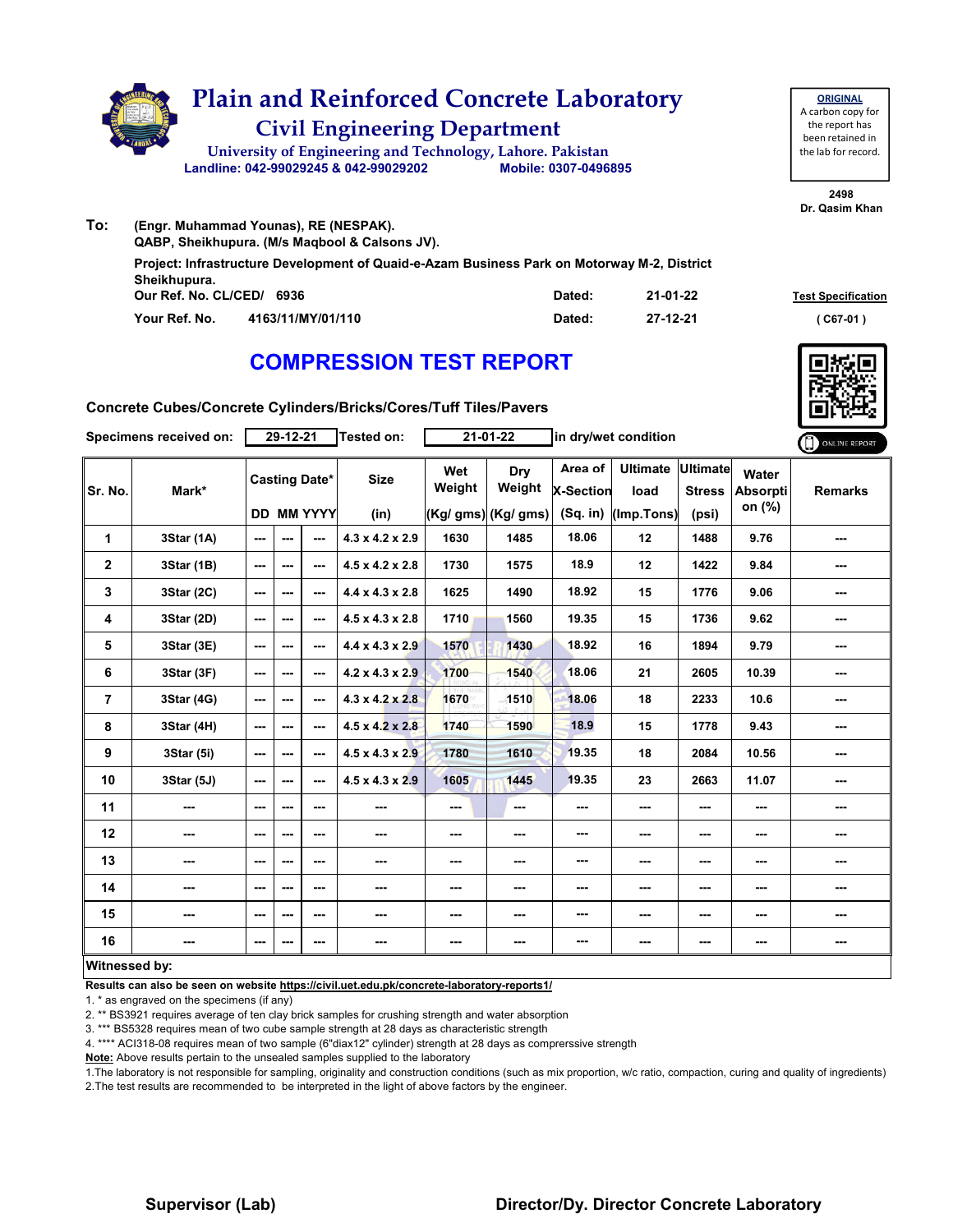

**Q-Links Property Management Pvt Ltd**

**Project: Construction of Jasmine Grand Mall Bahria Town Lahore.**

| Our Ref. No. CL/CED/ 6937 |                     | Dated: | 21/01/2022 | <b>Test Specification</b> |
|---------------------------|---------------------|--------|------------|---------------------------|
| Your Ref. No.             | QLC-BO-BH2-2022-002 | Dated: | 03-01-22   | <b>ASTM C39</b>           |

## **COMPRESSION TEST REPORT**

**Concrete Cubes/Concrete Cylinders/Bricks/Cores/Tuff Tiles/Pavers**

|                         | Specimens received on:          |                          | 05-01-22 |                                           | <b>Tested on:</b>   |                          | 19/01/2022                           |                                           | in dry/wet condition                  |                                           |                                    | ONLINE REPORT  |
|-------------------------|---------------------------------|--------------------------|----------|-------------------------------------------|---------------------|--------------------------|--------------------------------------|-------------------------------------------|---------------------------------------|-------------------------------------------|------------------------------------|----------------|
| Sr. No.                 | Mark*                           |                          |          | <b>Casting Date*</b><br><b>DD MM YYYY</b> | <b>Size</b><br>(in) | Wet<br>Weight            | Dry<br>Weight<br>(Kg/ gms) (Kg/ gms) | Area of<br><b>X-Section</b><br>$(Sq.$ in) | <b>Ultimate</b><br>load<br>(Imp.Tons) | <b>Ultimate</b><br><b>Stress</b><br>(psi) | Water<br><b>Absorpti</b><br>on (%) | <b>Remarks</b> |
| 1                       | Column Grid 2-B-D<br>(5500 Psi) | $\overline{\mathbf{3}}$  | 12       | 2021                                      | 6Diax12             | ---                      | 13.6                                 | 28.28                                     | 77                                    | 6099                                      | ---                                | Engraved       |
| $\overline{\mathbf{2}}$ | SOG Grid 8-10 A-D<br>(3000 Psi) | 3                        | 12       | 2021                                      | 6Diax12             | ---                      | 13                                   | 28.28                                     | 51                                    | 4040                                      | $- - -$                            | Engraved       |
| 3                       | SOG Grid 8-10 A-D<br>(3000 Psi) | 3                        | 12       | 2021                                      | 6Diax12             | ---                      | 13                                   | 28.28                                     | 53                                    | 4198                                      | ---                                | Engraved       |
| 4                       |                                 | ---                      | ---      | $\overline{\phantom{a}}$                  | $\sim$              | ---                      | ---                                  | ---                                       | ---                                   | ---                                       | ---                                | ---            |
| 5                       | $\cdots$                        | $\sim$                   | ---      | ---                                       | ---                 | $\overline{\mathbf{a}}$  | ---                                  | $- - -$                                   | ---                                   | ---                                       | ---                                | ---            |
| 6                       | $- - -$                         | $\sim$ $\sim$            | ---      | $- - -$                                   | $\sim$ $\sim$       | ---                      | ---                                  | ---                                       | ---                                   | ---                                       | ---                                | ---            |
| $\overline{7}$          | ---                             | $--$                     | ---      | $\overline{\phantom{a}}$                  | ---                 | <b>CETHY</b><br>LORD WHI | ---                                  | ---                                       | ---                                   | ---                                       |                                    | ---            |
| 8                       | ---                             | $\overline{\phantom{a}}$ | ---      | ---                                       | ---                 | ---                      | ment i                               | $\qquad \qquad \cdots$                    | ---                                   | ---                                       |                                    | ---            |
| 9                       | ---                             | $--$                     | ---      | ---                                       | $\sim$              | $- - -$                  | ---                                  | ---                                       | ---                                   | ---                                       | ---                                | ---            |
| 10                      | ---                             | $\sim$                   | ---      | $\sim$                                    | ---                 | ---                      | ---                                  | ---                                       | ---                                   | ---                                       | ---                                | ---            |
| 11                      | $\overline{\phantom{a}}$        | $\sim$                   | ---      | $\sim$ $\sim$                             | $\sim$              | $--$                     | $\frac{1}{2}$                        | ---                                       | ---                                   | $\overline{\phantom{a}}$                  | ---                                | ---            |
| 12                      | $\qquad \qquad \cdots$          | ---                      | ---      | $\overline{\phantom{a}}$                  | ---                 | ---                      | ---                                  | ---                                       | ---                                   | ---                                       | ---                                | ---            |
| 13                      | ---                             | $--$                     | ---      | $--$                                      | $\sim$              | ---                      | ---                                  | ---                                       | ---                                   | ---                                       | ---                                | ---            |
| 14                      | ---                             | $\overline{\phantom{a}}$ | ---      | ---                                       | $\sim$              | ---                      | ---                                  | ---                                       | ---                                   | ---                                       | ---                                | ---            |
| 15                      | ---                             | $\overline{\phantom{a}}$ | ---      | $- - -$                                   | ---                 | ---                      | ---                                  | ---                                       | ---                                   | ---                                       | ---                                | ---            |
| 16                      | ---                             | $\overline{\phantom{a}}$ | ---      | $\sim$ $\sim$                             | ---                 | ---                      | ---                                  | ---                                       | ---                                   | $\overline{\phantom{a}}$                  | ---                                | ---            |
|                         | Witnessed by: Nil               |                          |          |                                           |                     |                          |                                      |                                           |                                       |                                           |                                    |                |

#### **Witnessed by: Nil**

**Results can also be seen on website https://civil.uet.edu.pk/concrete-laboratory-reports1/**

1. \* as engraved on the specimens (if any)

2. \*\* BS3921 requires average of ten clay brick samples for crushing strength and water absorption

3. \*\*\* BS5328 requires mean of two cube sample strength at 28 days as characteristic strength

4. \*\*\*\* ACI318-08 requires mean of two sample (6"diax12" cylinder) strength at 28 days as comprerssive strength

**Note:** Above results pertain to the unsealed samples supplied to the laboratory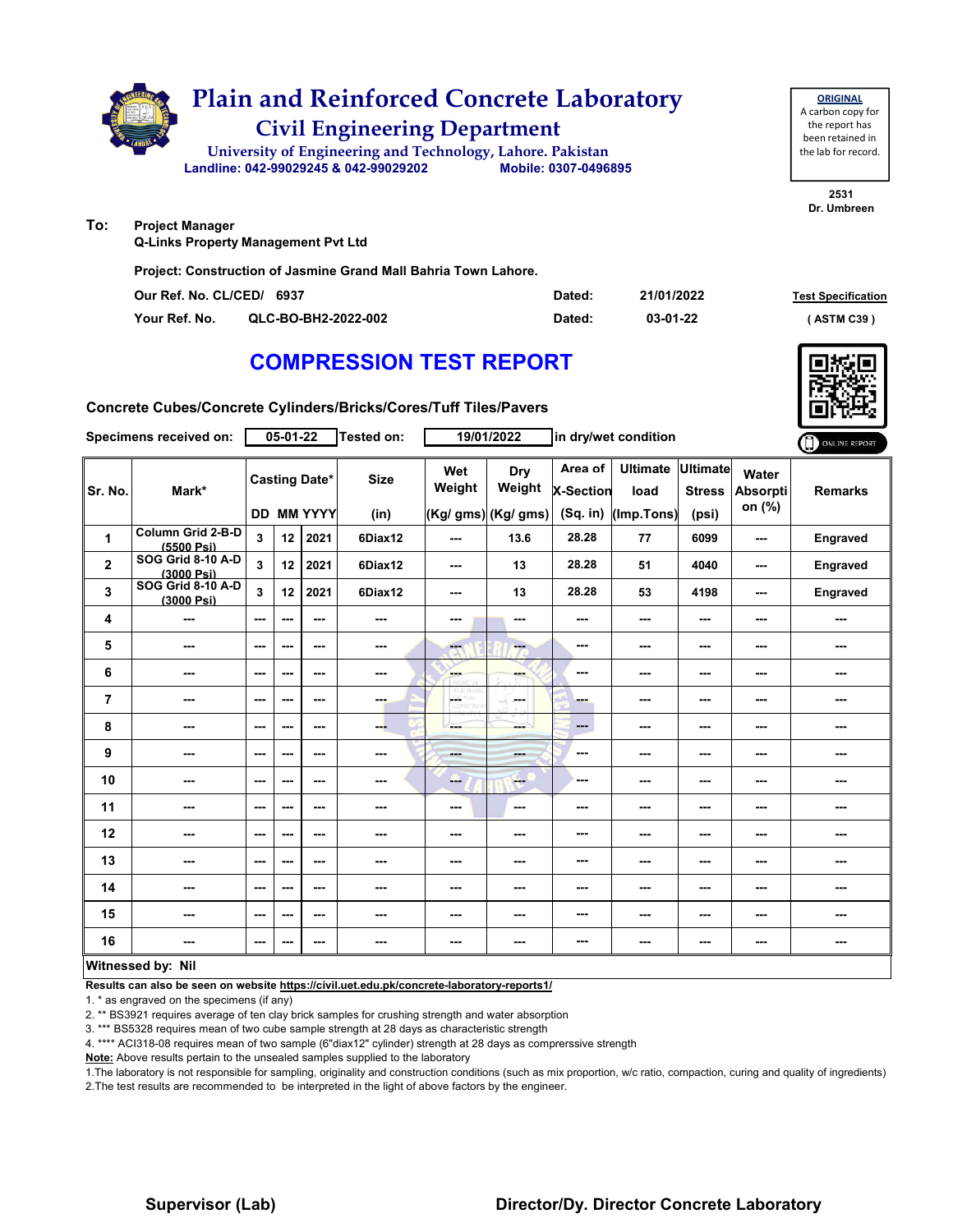

| Our Ref. No. CL/CED/ 6938 |                                                       | Dated: | 21/01/2022 | <b>Test Specification</b> |
|---------------------------|-------------------------------------------------------|--------|------------|---------------------------|
| Your Ref. No.             | ABL/Cylinder Testing/Plinth Beam/Allahabad/2022Dated: |        | 12-01-22   | (ASTM C39)                |

## **COMPRESSION TEST REPORT**

**Concrete Cubes/Concrete Cylinders/Bricks/Cores/Tuff Tiles/Pavers**

|                         | Specimens received on:                       | 13/01/2022 |      |                                           | Tested on:          | 19/01/2022<br>in dry/wet condition |                                      |                                         | ONLINE REPORT                         |                                           |                                    |                |
|-------------------------|----------------------------------------------|------------|------|-------------------------------------------|---------------------|------------------------------------|--------------------------------------|-----------------------------------------|---------------------------------------|-------------------------------------------|------------------------------------|----------------|
| Sr. No.                 | Mark*                                        |            |      | <b>Casting Date*</b><br><b>DD MM YYYY</b> | <b>Size</b><br>(in) | Wet<br>Weight                      | Dry<br>Weight<br>(Kg/ gms) (Kg/ gms) | Area of<br><b>X-Section</b><br>(Sq. in) | <b>Ultimate</b><br>load<br>(Imp.Tons) | <b>Ultimate</b><br><b>Stress</b><br>(psi) | Water<br><b>Absorpti</b><br>on (%) | <b>Remarks</b> |
| 1                       | Plinth Beam (1:2:4)<br>3000 Psi              | 17         | 12   | 2021                                      | 6Diax12             | ---                                | 13                                   | 28.28                                   | 51                                    | 4040                                      | ---                                | Engraved       |
| $\mathbf 2$             | <b>Plinth Beam(Ratio</b><br>1: 2: 4) 3000Psi | 17         | 12   | 2021                                      | 6Diax12             | ---                                | 12.2                                 | 28.28                                   | 49                                    | 3881                                      | ---                                | Engraved       |
| 3                       | Plinth Beam (1:2:4)<br>3000 Psi              | 17         | 12   | 2021                                      | 6Diax12             | ---                                | 12.4                                 | 28.28                                   | 45                                    | 3564                                      | ---                                | Engraved       |
| 4                       | ---                                          | ---        | ---  | ---                                       | ---                 | ---                                | $\overline{\phantom{a}}$             | ---                                     | ---                                   | ---                                       | ---                                | ---            |
| 5                       | ---                                          | ---        | ---  | ---                                       | ---                 | ---                                | ---                                  | ---                                     | ---                                   | ---                                       | ---                                | ---            |
| 6                       | ---                                          | ---        | ---  | ---                                       | ---                 | <b>SHOP</b>                        | ---                                  | ---                                     | ---                                   | ---                                       |                                    | ---            |
| $\overline{\mathbf{r}}$ | ---                                          | ---        | ---  | ---                                       | ---                 | LOST.                              | a Su<br><b>Service</b>               | ---                                     | ---                                   | ---                                       | ---                                | ---            |
| 8                       | ---                                          | ---        | ---  | ---                                       | ---                 | ---                                | ---                                  | ---                                     | ---                                   | ---                                       | ---                                | ---            |
| 9                       | ---                                          | ---        | $--$ | ---                                       | ---                 | <b>House</b>                       | and in                               | ---                                     | ---                                   | ---                                       | ---                                | ---            |
| 10                      | ---                                          | $\cdots$   | ---  | ---                                       | ---                 | ---                                | $-$                                  | ---                                     | ---                                   | ---                                       | ---                                | ---            |
| 11                      | ---                                          | ---        | ---  | ---                                       | ---                 | ---                                | $\sim$                               | ---                                     | ---                                   | ---                                       | ---                                | ---            |
| 12                      | ---                                          | ---        | ---  | ---                                       | ---                 | ---                                | ---                                  | ---                                     | ---                                   | ---                                       | ---                                | ---            |
| 13                      | ---                                          | ---        | ---  | ---                                       | ---                 | ---                                | ---                                  | ---                                     | ---                                   | ---                                       | ---                                | ---            |
| 14                      | ---                                          | ---        | ---  | ---                                       | ---                 | ---                                | ---                                  | ---                                     | ---                                   | ---                                       |                                    | ---            |
| 15                      | ---                                          | ---        | ---  | ---                                       | ---                 | ---                                | ---                                  | ---                                     | ---                                   | ---                                       | ---                                | ---            |
| 16                      | ---                                          | ---        | ---  | ---                                       | ---                 | ---                                | ---                                  | ---                                     | ---                                   | ---                                       | ---                                | ---            |
|                         | Witnessed by: Nil                            |            |      |                                           |                     |                                    |                                      |                                         |                                       |                                           |                                    |                |

#### **Witnessed by: Nil**

**Results can also be seen on website https://civil.uet.edu.pk/concrete-laboratory-reports1/**

1. \* as engraved on the specimens (if any)

2. \*\* BS3921 requires average of ten clay brick samples for crushing strength and water absorption

3. \*\*\* BS5328 requires mean of two cube sample strength at 28 days as characteristic strength

4. \*\*\*\* ACI318-08 requires mean of two sample (6"diax12" cylinder) strength at 28 days as comprerssive strength

**Note:** Above results pertain to the unsealed samples supplied to the laboratory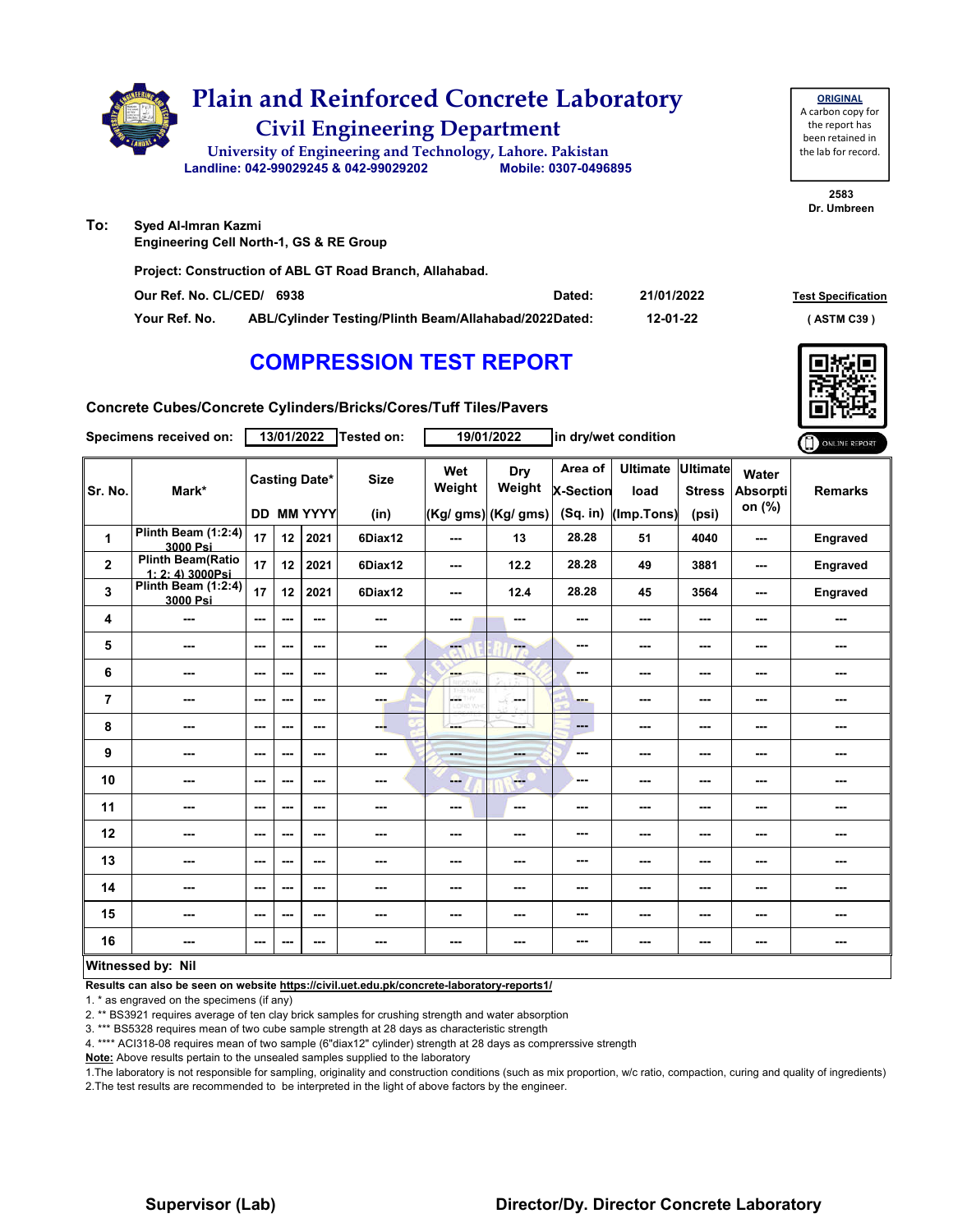

**To: Mr. Naeem Yousaf**

**Resident Engineer, NESPAK (Pvt) Ltd.**

**Project: Construction of DHA Office Complex, DHA Bahawalpur .**

| Our Ref. No. CL/CED/ 6939 |                 | Dated: | 21/01/2022 | <b>Test Specification</b> |
|---------------------------|-----------------|--------|------------|---------------------------|
| Your Ref. No.             | 4401/NY/T/05/61 | Dated: | 29/12/2021 | ASTM C39                  |

## **COMPRESSION TEST REPORT**

**Concrete Cubes/Concrete Cylinders/Bricks/Cores/Tuff Tiles/Pavers**

|                | Specimens received on:                   | 05-01-22                 |     |                          | <b>Tested on:</b> |               | 19/01/2022<br>in dry/wet condition |                             |                         |                                  |                          |                     |
|----------------|------------------------------------------|--------------------------|-----|--------------------------|-------------------|---------------|------------------------------------|-----------------------------|-------------------------|----------------------------------|--------------------------|---------------------|
| Sr. No.        | Mark*                                    |                          |     | <b>Casting Date*</b>     | <b>Size</b>       | Wet<br>Weight | <b>Dry</b><br>Weight               | Area of<br><b>X-Section</b> | <b>Ultimate</b><br>load | <b>Ultimate</b><br><b>Stress</b> | Water<br><b>Absorpti</b> | <b>Remarks</b>      |
|                |                                          |                          |     | <b>DD MM YYYY</b>        | (in)              |               | (Kg/ gms) (Kg/ gms)                | $(Sq.$ in)                  | (Imp.Tons)              | (psi)                            | on (%)                   |                     |
| 1              | <b>RCC Roof Slab 2nd</b><br>Floor        | $\mathbf 2$              | 12  | 2021                     | 6Diax12           | ---           | 14                                 | 28.28                       | 81                      | 6416                             | ---                      | <b>Non Engraved</b> |
| $\mathbf{2}$   | <b>RCC Roof Slab 2nd</b><br><b>Floor</b> | $\overline{\mathbf{2}}$  | 12  | 2021                     | 6Diax12           | ---           | 14                                 | 28.28                       | 67                      | 5307                             | ---                      | <b>Non Engraved</b> |
| 3              | <b>RCC Roof Slab 2nd</b><br>Floor        | $\overline{2}$           | 12  | 2021                     | 6Diax12           | ---           | 13                                 | 28.28                       | 81                      | 6416                             | ---                      | <b>Non Engraved</b> |
| 4              | <b>RCC Roof Slab 2nd</b><br><b>Floor</b> | $\overline{\mathbf{2}}$  | 12  | 2021                     | 6Diax12           | ---           | 13                                 | 28.28                       | 83                      | 6574                             | ---                      | <b>Non Engraved</b> |
| 5              | <b>RCC Roof Slab 2nd</b><br><b>Floor</b> | $\overline{\mathbf{2}}$  | 12  | 2021                     | 6Diax12           | ---           | 13.2                               | 28.28                       | 83                      | 6574                             | ---                      | <b>Non Engraved</b> |
| 6              | <b>RCC Roof Slab 2nd</b><br><b>Floor</b> | $\overline{2}$           | 12  | 2021                     | 6Diax12           | ---           | 13.2                               | 28.28                       | 79                      | 6257                             | ---                      | <b>Non Engraved</b> |
| $\overline{7}$ | ---                                      | $- - -$                  | --- | ---                      | ---               | ---           | <b>Security</b>                    | ---                         | ---                     | ---                              | ---                      | ---                 |
| 8              | ---                                      | $--$                     | --- | $\overline{\phantom{a}}$ | ---               | ---           | ---                                | $---$                       | ---                     | ---                              | ---                      | ---                 |
| 9              | ---                                      | $\overline{\phantom{a}}$ | --- | $\overline{\phantom{a}}$ | ---               | ---           | ---                                | ---                         | ---                     | ---                              | ---                      | ---                 |
| 10             | ---                                      | $--$                     | --- | ---                      | ---               | ---           | $\qquad \qquad -$                  | ---                         | ---                     | ---                              | ---                      | ---                 |
| 11             | ---                                      | ---                      | --- | $\overline{\phantom{a}}$ | ---               | ---           | $\cdots$                           | ---                         | ---                     | ---                              | ---                      | ---                 |
| 12             | ---                                      | ---                      | --- | ---                      | ---               | ---           | ---                                | ---                         | ---                     | ---                              | ---                      | ---                 |
| 13             | ---                                      | $--$                     | --- | ---                      | ---               | ---           | ---                                | ---                         | ---                     | ---                              |                          | ---                 |
| 14             | ---                                      | $\sim$ $\sim$            | --- | $- - -$                  | ---               | ---           | ---                                | ---                         | ---                     | ---                              | ---                      | ---                 |
| 15             | ---                                      | $--$                     | --- | ---                      | ---               | ---           | ---                                | ---                         | ---                     | ---                              |                          | ---                 |
| 16             | ---                                      | $--$                     | --- | $\sim$                   | ---               | ---           | ---                                | ---                         | ---                     | ---                              | ---                      | ---                 |
|                | Witnessed by: Nil                        |                          |     |                          |                   |               |                                    |                             |                         |                                  |                          |                     |

**Results can also be seen on website https://civil.uet.edu.pk/concrete-laboratory-reports1/**

1. \* as engraved on the specimens (if any)

2. \*\* BS3921 requires average of ten clay brick samples for crushing strength and water absorption

3. \*\*\* BS5328 requires mean of two cube sample strength at 28 days as characteristic strength

4. \*\*\*\* ACI318-08 requires mean of two sample (6"diax12" cylinder) strength at 28 days as comprerssive strength

**Note:** Above results pertain to the unsealed samples supplied to the laboratory

1.The laboratory is not responsible for sampling, originality and construction conditions (such as mix proportion, w/c ratio, compaction, curing and quality of ingredients) 2.The test results are recommended to be interpreted in the light of above factors by the engineer.

#### **Supervisor (Lab) Director/Dy. Director Concrete Laboratory**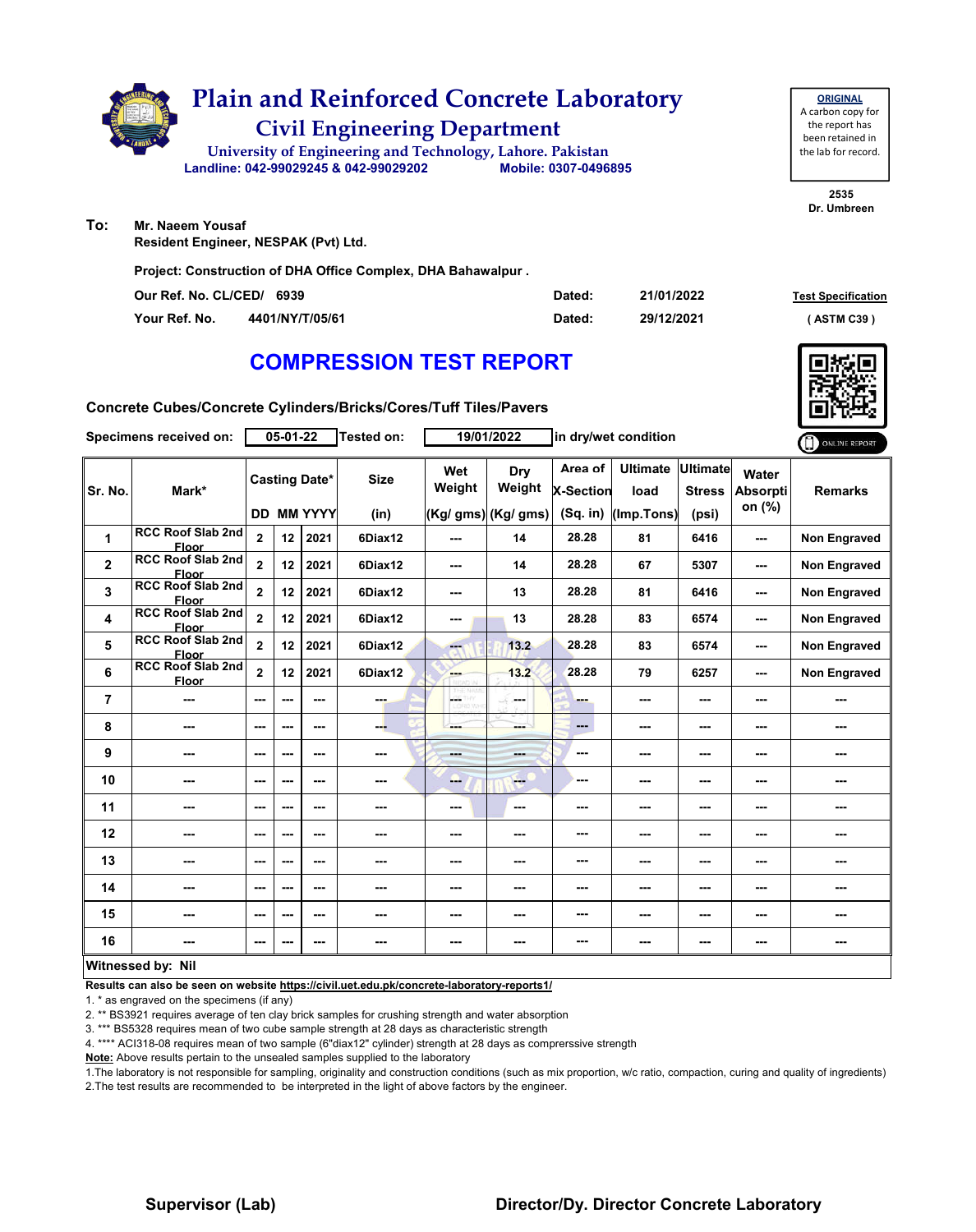

| To: | Consultant                    |
|-----|-------------------------------|
|     | <b>Takbeer Tower, Lahore.</b> |

| <b>Project: Nil</b>         |        |            |                           |
|-----------------------------|--------|------------|---------------------------|
| Our Ref. No. CL/CED/ 6940   | Dated: | 21/01/2022 | <b>Test Specification</b> |
| Your Ref. No.<br><b>Nil</b> | Dated: | 06-01-22   | (ASTM C39)                |

# **COMPRESSION TEST REPORT**

**Concrete Cubes/Concrete Cylinders/Bricks/Cores/Tuff Tiles/Pavers**

|         | Specimens received on: |                          | $06 - 01 - 22$           |                                           | <b>Tested on:</b>   |               | 19/01/2022                                  |                                    | in dry/wet condition                  |                                           |                                    | ONLINE REPORT  |
|---------|------------------------|--------------------------|--------------------------|-------------------------------------------|---------------------|---------------|---------------------------------------------|------------------------------------|---------------------------------------|-------------------------------------------|------------------------------------|----------------|
| Sr. No. | Mark*                  |                          |                          | <b>Casting Date*</b><br><b>DD MM YYYY</b> | <b>Size</b><br>(in) | Wet<br>Weight | <b>Dry</b><br>Weight<br>(Kg/ gms) (Kg/ gms) | Area of<br>X-Section<br>$(Sq.$ in) | <b>Ultimate</b><br>load<br>(Imp.Tons) | <b>Ultimate</b><br><b>Stress</b><br>(psi) | Water<br><b>Absorpti</b><br>on (%) | <b>Remarks</b> |
| 1       | <b>Raft Concrete</b>   | 27                       | 12                       | 2021                                      | 6Diax12             | ---           | 14                                          | 28.28                              | 51                                    | 4040                                      | ---                                | Engraved       |
| 2       | <b>Raft Concrete</b>   | 27                       | 12                       | 2021                                      | 6Diax12             | ---           | 14                                          | 28.28                              | 45                                    | 3564                                      | ---                                | Engraved       |
| 3       | ---                    | ---                      | ---                      | $--$                                      | ---                 | ---           | ---                                         | ---                                | ---                                   | ---                                       | ---                                | ---            |
| 4       | ---                    | $\sim$ $\sim$            | $\overline{\phantom{a}}$ | ---                                       | ---                 | ---           | ---                                         | ---                                | ---                                   | ---                                       | ---                                | ---            |
| 5       | ---                    | $\overline{\phantom{a}}$ | ---                      | ---                                       | ---                 | me.           | ---                                         | ---                                | ---                                   | ---                                       | ---                                | ---            |
| 6       | ---                    | ---                      | ---                      | ---                                       | ---                 | <b>SHOP</b>   | ---                                         | ---                                | ---                                   | ---                                       | ---                                | ---            |
| 7       | ---                    | $- - -$                  | $\sim$ $\sim$            | ---                                       | ---                 | <b>LOETHY</b> | la sua                                      | --                                 | ---                                   | ---                                       | ---                                | ---            |
| 8       | ---                    | $\sim$ $\sim$            | $\overline{\phantom{a}}$ | $--$                                      | ---                 |               |                                             | ---                                | $--$                                  | $\overline{\phantom{a}}$                  | ---                                | ---            |
| 9       | ---                    | $\overline{\phantom{a}}$ | ---                      | ---                                       | ---                 | <b>Band</b>   | ---                                         | ---                                | ---                                   | $\overline{\phantom{a}}$                  | ---                                | ---            |
| 10      | ---                    | ---                      | ---                      | $--$                                      | ---                 | --            | ---                                         | ---                                | ---                                   | ---                                       | ---                                | ---            |
| 11      | ---                    | ---                      | $\sim$                   | ---                                       | ---                 | $--$          | ---                                         | ---                                | ---                                   | ---                                       | ---                                | ---            |
| 12      | ---                    | $\qquad \qquad \cdots$   | $\overline{\phantom{a}}$ | ---                                       | ---                 | ---           | ---                                         | ---                                | ---                                   | ---                                       | ---                                | ---            |
| 13      | ---                    | ---                      | ---                      | ---                                       |                     | ---           | ---                                         | ---                                | ---                                   | ---                                       | ---                                | ---            |
| 14      | ---                    | ---                      | ---                      | ---                                       | ---                 | ---           | ---                                         | ---                                | ---                                   | ---                                       | ---                                | ---            |
| 15      | ---                    | $- - -$                  | $\sim$ $\sim$            | ---                                       | ---                 | ---           | ---                                         | ---                                | ---                                   | $\sim$ $\sim$                             | ---                                | ---            |
| 16      | ---                    | ---                      | ---                      | ---                                       |                     | ---           | ---                                         | ---                                | ---                                   | ---                                       | ---                                | ---            |
|         | Witnessed by: Nil      |                          |                          |                                           |                     |               |                                             |                                    |                                       |                                           |                                    |                |

#### **Witnessed by: Nil**

**Results can also be seen on website https://civil.uet.edu.pk/concrete-laboratory-reports1/**

1. \* as engraved on the specimens (if any)

2. \*\* BS3921 requires average of ten clay brick samples for crushing strength and water absorption

3. \*\*\* BS5328 requires mean of two cube sample strength at 28 days as characteristic strength

4. \*\*\*\* ACI318-08 requires mean of two sample (6"diax12" cylinder) strength at 28 days as comprerssive strength

**Note:** Above results pertain to the unsealed samples supplied to the laboratory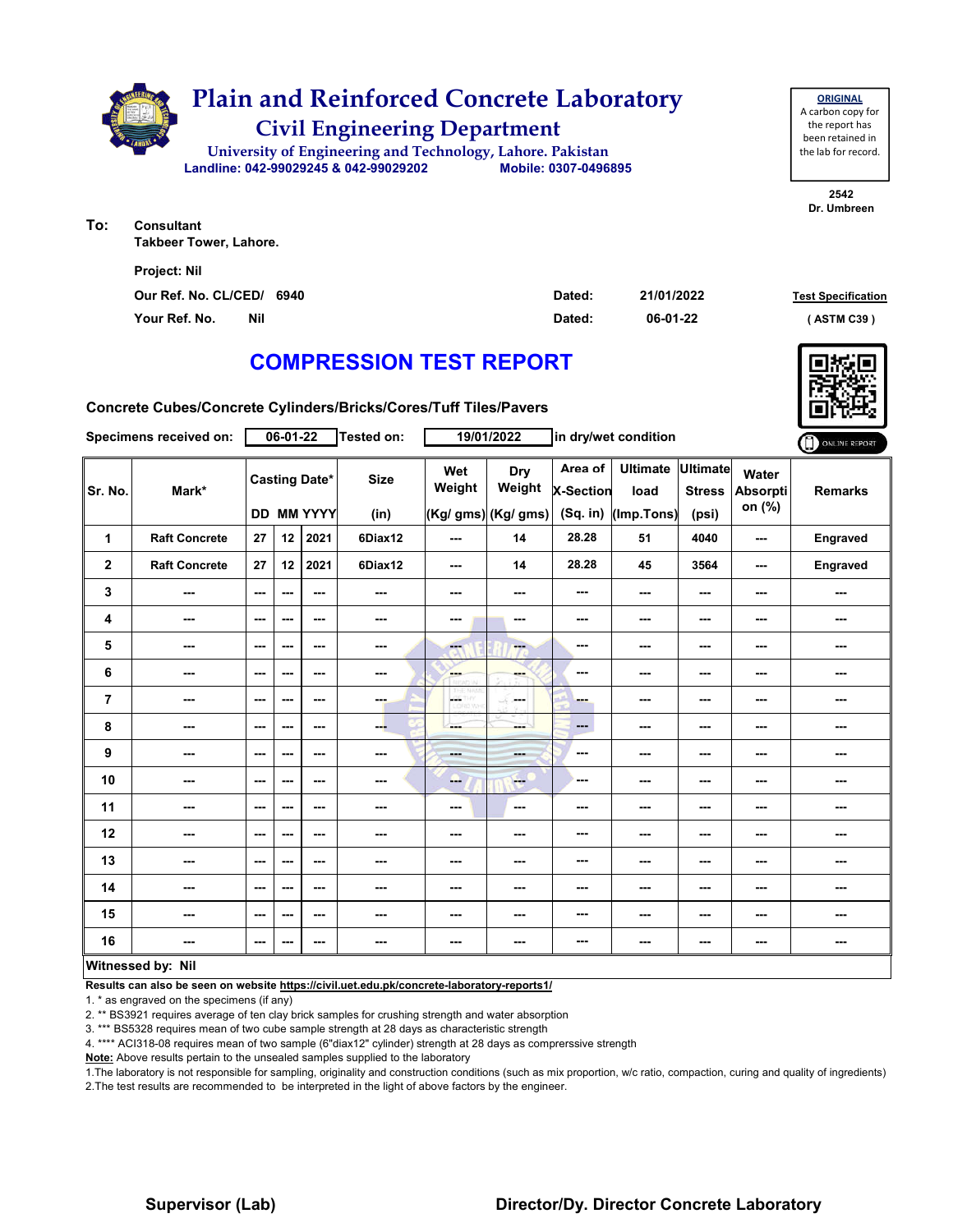

**Dr. Umbreen**

#### **To: Project Manager**

**Q-Links Property Management Pvt. Ltd.**

**Project: Construction of Jasmine Grand Mall, Bahria Town, Lahore.**

| Our Ref. No. CL/CED/ 6941 |                           | Dated: | 21/01/2022 | <b>Test Specification</b> |
|---------------------------|---------------------------|--------|------------|---------------------------|
| Your Ref. No.             | QLC-BO-BH2-2022-01-LTR-02 | Dated: | 11-01-22   | <b>ASTM C39</b> '         |

## **COMPRESSION TEST REPORT**

**Concrete Cubes/Concrete Cylinders/Bricks/Cores/Tuff Tiles/Pavers**

|                | Specimens received on:       |                          | 11-01-22 |                                    | <b>Tested on:</b>   |                | 19/01/2022                            |                                           | in dry/wet condition                  |                                           |                                    | ONLINE REPORT       |
|----------------|------------------------------|--------------------------|----------|------------------------------------|---------------------|----------------|---------------------------------------|-------------------------------------------|---------------------------------------|-------------------------------------------|------------------------------------|---------------------|
| Sr. No.        | Mark*                        |                          |          | <b>Casting Date*</b><br>DD MM YYYY | <b>Size</b><br>(in) | Wet<br>Weight  | Dry<br>Weight<br>$(Kg/gms)$ (Kg/ gms) | Area of<br><b>X-Section</b><br>$(Sq.$ in) | <b>Ultimate</b><br>load<br>(Imp.Tons) | <b>Ultimate</b><br><b>Stress</b><br>(psi) | Water<br><b>Absorpti</b><br>on (%) | <b>Remarks</b>      |
| 1              | Grid # 5-8 (3000<br>Psi)     | $\overline{7}$           | 12       | 2021                               | 6Diax12             | ---            | 13.2                                  | 28.28                                     | 39                                    | 3089                                      | ---                                | <b>Non Engraved</b> |
| $\mathbf{2}$   | Grid #7-8 (5500<br>Psi)      | $\overline{7}$           | 12       | 2021                               | 6Diax12             | ---            | 13.4                                  | 28.28                                     | 33                                    | 2614                                      | ---                                | <b>Non Engraved</b> |
| 3              | Grid # 16-18 (3000<br>Psi)   | 11                       | 12       | 2021                               | 6Diax12             | ---            | 12.8                                  | 28.28                                     | 37                                    | 2931                                      | ---                                | <b>Non Engraved</b> |
| 4              | Grid # 16-18 (3000<br>Psi)   | 11                       | 12       | 2021                               | 6Diax12             | ---            | 13                                    | 28.28                                     | 35                                    | 2772                                      | ---                                | <b>Non Engraved</b> |
| 5              | Grid # 16-18 (3000<br>Psi)   | 11                       | 12       | 2021                               | 6Diax12             | $-$            | 13.2                                  | 28.28                                     | 39                                    | 3089                                      | ---                                | Non Engraved        |
| 6              | Grid # 3-5 (3000<br>Psi)     | 13                       | 12       | 2021                               | 6Diax12             | ---            | 13                                    | 28.28                                     | 43                                    | 3406                                      | ---                                | <b>Non Engraved</b> |
| $\overline{7}$ | $Grid \# 3-5 (3000)$<br>Psi) | 13                       | 12       | 2021                               | 6Diax12             | ÷              | 13                                    | 28.28                                     | 35                                    | 2772                                      | ---                                | Non Engraved        |
| 8              | Grid #7-8 (5500<br>Psi)      | 13                       | 12       | 2021                               | 6Diax12             | ---            | 13.8                                  | 28.28                                     | 75                                    | 5941                                      | ---                                | <b>Non Engraved</b> |
| 9              | ---                          | ---                      | ---      | ---                                | ---                 | <b>Barbara</b> | ---                                   | ---                                       | ---                                   | $- - -$                                   | ---                                | ---                 |
| 10             | ---                          | ---                      | ---      | ---                                | ---                 | --             | ment of                               | ---                                       | ---                                   | $--$                                      | ---                                | ---                 |
| 11             | ---                          | ---                      | ---      | ---                                | ---                 | ---            | $\sim$                                | ---                                       | ---                                   | ---                                       | ---                                | ---                 |
| 12             |                              | ---                      |          | ---                                | ---                 | ---            | ---                                   | ---                                       | ---                                   | ---                                       | ---                                |                     |
| 13             | ---                          | ---                      | ---      | ---                                | ---                 | ---            | ---                                   | ---                                       | ---                                   | $--$                                      | ---                                | ---                 |
| 14             | ---                          | ---                      | ---      | ---                                | ---                 | ---            | ---                                   | ---                                       | ---                                   | $--$                                      | ---                                | ---                 |
| 15             | ---                          | ---                      | ---      | ---                                | ---                 | ---            | ---                                   | ---                                       | ---                                   | $--$                                      | ---                                | ---                 |
| 16             | ---                          | $\overline{\phantom{a}}$ |          | ---                                | ---                 | ---            | ---                                   | ---                                       | ---                                   | ---                                       | ---                                | ---                 |
|                | Witnessed by: Nil            |                          |          |                                    |                     |                |                                       |                                           |                                       |                                           |                                    |                     |

#### **Results can also be seen on website https://civil.uet.edu.pk/concrete-laboratory-reports1/**

1. \* as engraved on the specimens (if any)

2. \*\* BS3921 requires average of ten clay brick samples for crushing strength and water absorption

3. \*\*\* BS5328 requires mean of two cube sample strength at 28 days as characteristic strength

4. \*\*\*\* ACI318-08 requires mean of two sample (6"diax12" cylinder) strength at 28 days as comprerssive strength

**Note:** Above results pertain to the unsealed samples supplied to the laboratory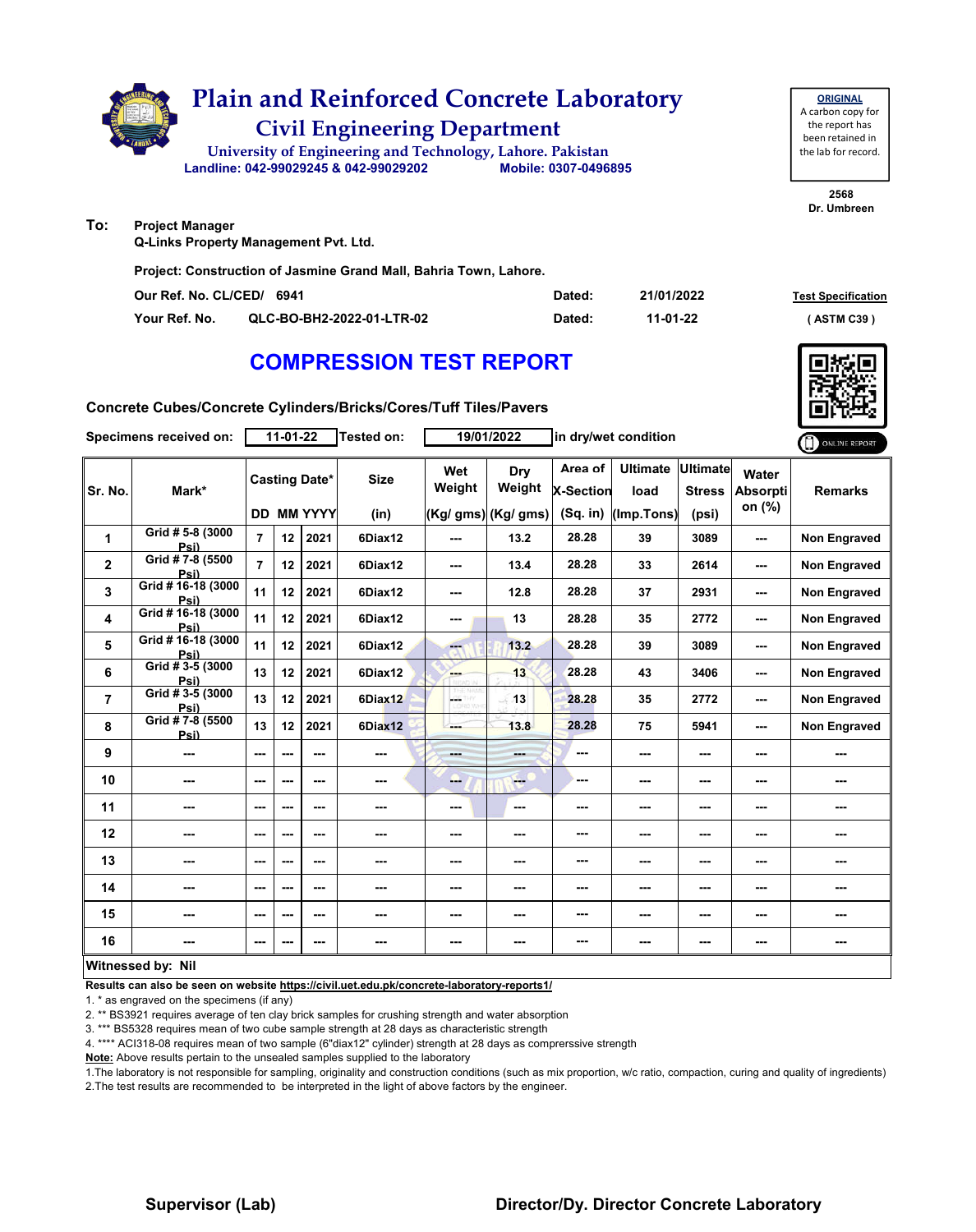

**ORIGINAL** A carbon copy for the report has been retained in the lab for record.

> **2596 Dr. Qasim**

**To: Mr. Muhammad Awais Khan FM SUPARCO Office (Works Division)**

**Project: Construction of Staff Hostel at Kala Shah Kaku Lahore. (M/s Strategia Services).**

| Our Ref. No. CL/CED/ 6942 |                            | Dated: | 21/01/2022 | <b>Test Specification</b> |
|---------------------------|----------------------------|--------|------------|---------------------------|
| Your Ref. No.             | 63301(04) Works/Div/SRDC-L | Dated: | 07-01-22   | (ASTM C39)                |

# **COMPRESSION TEST REPORT**

**Concrete Cubes/Concrete Cylinders/Bricks/Cores/Tuff Tiles/Pavers**

|                | Specimens received on:                       |                          | 14/01/2022 |                                           | Tested on:      |                 | 21/01/2022                           |                                           | in dry/wet condition                  |                                  |                             | ONLINE REPORT       |
|----------------|----------------------------------------------|--------------------------|------------|-------------------------------------------|-----------------|-----------------|--------------------------------------|-------------------------------------------|---------------------------------------|----------------------------------|-----------------------------|---------------------|
| Sr. No.        | Mark*                                        |                          |            | <b>Casting Date*</b><br><b>DD MM YYYY</b> | <b>Size</b>     | Wet<br>Weight   | Dry<br>Weight<br>(Kg/ gms) (Kg/ gms) | Area of<br><b>X-Section</b><br>$(Sq.$ in) | <b>Ultimate</b><br>load<br>(Imp.Tons) | <b>Ultimate</b><br><b>Stress</b> | Water<br>Absorpti<br>on (%) | <b>Remarks</b>      |
|                |                                              |                          |            |                                           | (in)            |                 |                                      |                                           |                                       | (psi)                            |                             |                     |
| 1              | <b>RCC Footing</b><br>(1:<br>2:41            | 31                       | 12         | 2021                                      | 6Diax12         | $- - -$         | 13.2                                 | 28.28                                     | 33                                    | 2614                             | $-$                         | <b>Non Engraved</b> |
| $\mathbf 2$    | <b>RCC Footing</b><br>$\overline{1}$<br>2:41 | 31                       | 12         | 2021                                      | 6Diax12         | ---             | 13                                   | 28.28                                     | 35                                    | 2772                             | ---                         | <b>Non Engraved</b> |
| 3              | <b>RCC Footing</b><br>(1:<br>2:4             | 31                       | 12         | 2021                                      | 6Diax12         | ---             | 13.2                                 | 28.28                                     | 34                                    | 2693                             | ---                         | <b>Non Engraved</b> |
| 4              | $\overline{\phantom{a}}$                     | $--$                     | ---        | $\overline{\phantom{a}}$                  | ---             | ---             | ---                                  | ---                                       | ---                                   | ---                              |                             | ---                 |
| 5              | ---                                          | $\sim$ $\sim$            | ---        | $\sim$ $\sim$                             | $\sim$ $\sim$   | ---             | ---                                  | ---                                       | ---                                   | ---                              | ---                         | ---                 |
| 6              | ---                                          | $\sim$ $\sim$            | ---        | $\sim$ $\sim$                             | ---             | ---             | ---                                  | ---                                       | ---                                   | ---                              | ---                         | ---                 |
| $\overline{7}$ | $\overline{\phantom{a}}$                     | $\sim$                   | ---        | $\sim$ $\sim$                             | $\sim$ - $\sim$ | LGS.<br>D. VOYI | a Su<br>---                          | ---                                       | ---                                   | ---                              | ---                         | ---                 |
| 8              | $\sim$                                       | $--$                     | ---        | $\sim$                                    | --              | ---             | ment of                              | ---                                       | ---                                   | ---                              |                             | ---                 |
| 9              | ---                                          | $\overline{\phantom{a}}$ | ---        | $- - -$                                   | $\sim$          | <b>Head</b>     | ---                                  | ---                                       | ---                                   | ---                              | ---                         | ---                 |
| 10             | ---                                          | $\sim$ $\sim$            | ---        | $\sim$ $\sim$                             | ---             | ---             | <b>Address</b>                       | ---                                       | ---                                   | ---                              | ---                         | ---                 |
| 11             | ---                                          | $-$                      | ---        | $\sim$ $\sim$                             | $- - -$         | ---             | ---                                  | ---                                       | ---                                   | $\overline{\phantom{a}}$         | ---                         | ---                 |
| 12             | $\overline{\phantom{a}}$                     | $\overline{\phantom{a}}$ | ---        | $\sim$ $\sim$                             | ---             | ---             | ---                                  | ---                                       | ---                                   | ---                              | ---                         | ---                 |
| 13             | ---                                          | ---                      | ---        | $- - -$                                   | ---             | ---             | ---                                  | ---                                       | ---                                   | ---                              | ---                         | ---                 |
| 14             | ---                                          | $\sim$ $\sim$            | ---        | $- - -$                                   | ---             | ---             | ---                                  | ---                                       | ---                                   | ---                              | ---                         | ---                 |
| 15             | $- - -$                                      | $\overline{\phantom{a}}$ | ---        | $\sim$ $\sim$                             | $\sim$ $\sim$   | ---             | ---                                  | ---                                       | ---                                   | ---                              | ---                         | ---                 |
| 16             | ---                                          | $\sim$ $\sim$            | ---        | $- - -$                                   | ---             | ---             | ---                                  | ---                                       | ---                                   | ---                              | ---                         | ---                 |
|                | Witnossod hy Nil                             |                          |            |                                           |                 |                 |                                      |                                           |                                       |                                  |                             |                     |

#### **Witnessed by: Nil**

**Results can also be seen on website https://civil.uet.edu.pk/concrete-laboratory-reports1/**

1. \* as engraved on the specimens (if any)

2. \*\* BS3921 requires average of ten clay brick samples for crushing strength and water absorption

3. \*\*\* BS5328 requires mean of two cube sample strength at 28 days as characteristic strength

4. \*\*\*\* ACI318-08 requires mean of two sample (6"diax12" cylinder) strength at 28 days as comprerssive strength

**Note:** Above results pertain to the unsealed samples supplied to the laboratory

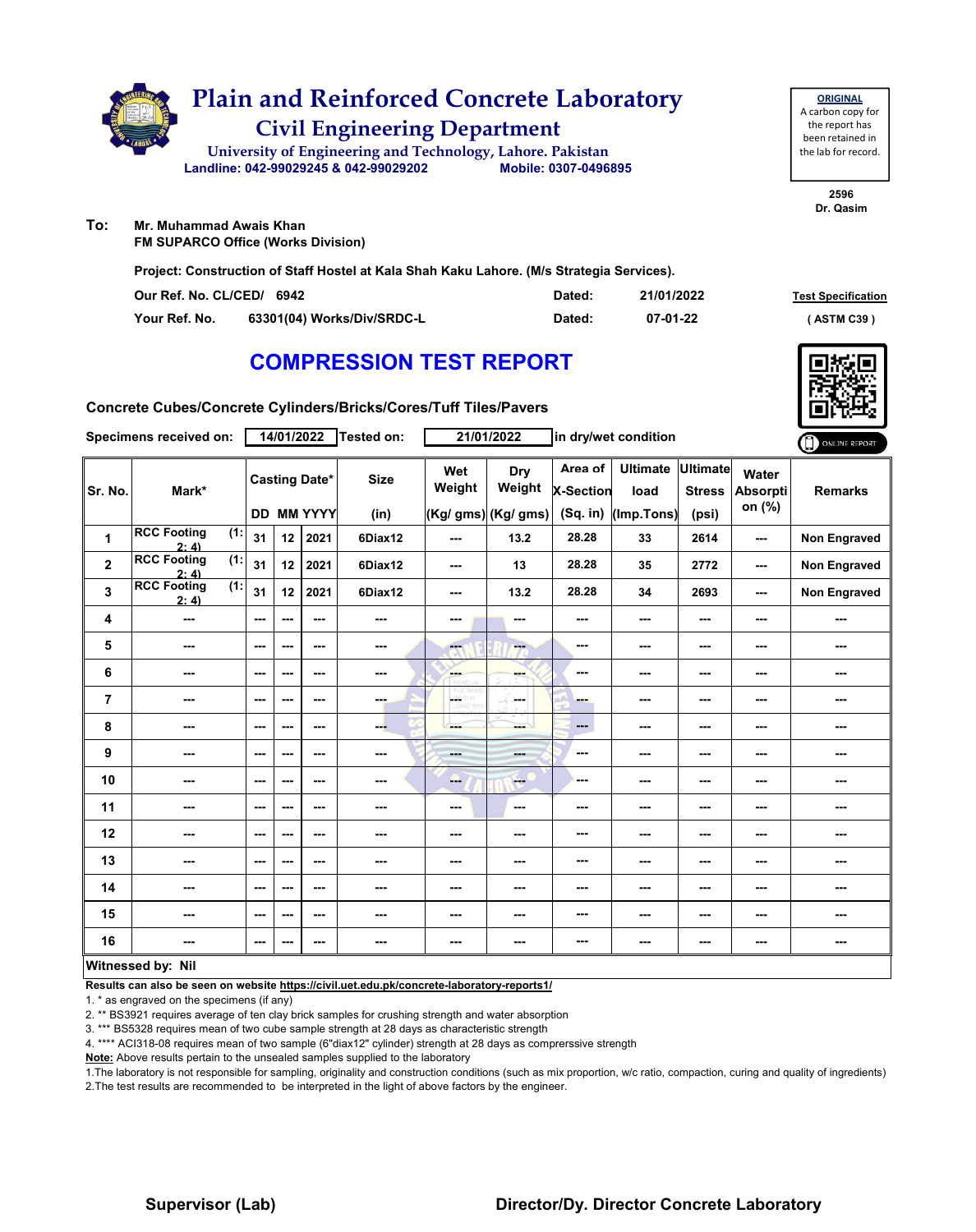

**2622**

**Dr. Qasim**

**To: Bricks Art**

**Architects, Engineers, Contractors and Projects Manager**

**Our Ref. No. CL/CED/ Dated: Test Specification 6943 Your Ref. No. Bricks Art/020/07 Dated: ( ASTM C39 ) 21/01/2022 20/01/2022 Project: Site in D.H.A Lahore.**

# **COMPRESSION TEST REPORT**

**Concrete Cubes/Concrete Cylinders/Bricks/Cores/Tuff Tiles/Pavers**

|                         | Specimens received on:   |                          | 20/01/2022 |                                    | Tested on:          |                         | 21/01/2022                                  |                                    | in dry/wet condition                  |                                           |                                    | ONLINE REPORT  |
|-------------------------|--------------------------|--------------------------|------------|------------------------------------|---------------------|-------------------------|---------------------------------------------|------------------------------------|---------------------------------------|-------------------------------------------|------------------------------------|----------------|
| Sr. No.                 | Mark*                    |                          |            | <b>Casting Date*</b><br>DD MM YYYY | <b>Size</b><br>(in) | Wet<br>Weight           | <b>Dry</b><br>Weight<br>(Kg/ gms) (Kg/ gms) | Area of<br>X-Section<br>$(Sq.$ in) | <b>Ultimate</b><br>load<br>(Imp.Tons) | <b>Ultimate</b><br><b>Stress</b><br>(psi) | Water<br><b>Absorpti</b><br>on (%) | <b>Remarks</b> |
| 1                       | 3000 Psi                 | 3                        | 1          | 2022                               | 6Diax12             | ---                     | 13.2                                        | 28.28                              | 13                                    | 1030                                      | ---                                | Non Engraved   |
| $\overline{\mathbf{2}}$ | 3000 Psi                 | 3                        | 1          | 2022                               | 6Diax12             | ---                     | 13                                          | 28.28                              | 8                                     | 634                                       | ---                                | Non Engraved   |
| 3                       | ---                      | $\overline{\phantom{a}}$ | ---        | ---                                | $\sim$ $\sim$       | ---                     | ---                                         | ---                                | ---                                   | ---                                       | ---                                | ---            |
| 4                       | $\overline{\phantom{a}}$ | ---                      | ---        | $\overline{\phantom{a}}$           | ---                 | ---                     | ---                                         | ---                                | ---                                   | $--$                                      | ---                                | ---            |
| 5                       | ---                      | ---                      | ---        | ---                                | ---                 | ---                     | $\overline{\phantom{a}}$                    | ---                                | ---                                   | ---                                       | ---                                | ---            |
| 6                       | ---                      | ---                      | ---        | ---                                | ---                 | ---                     | ---                                         | ---                                | ---                                   | ---                                       | ---                                | ---            |
| $\overline{7}$          | ---                      | ---                      | ---        | ---                                | ---                 | LGC.<br><b>LORD WHI</b> | $\frac{1}{2}$ .<br>in an                    | ---                                | ---                                   | ---                                       | ---                                | ---            |
| 8                       | ---                      | $\overline{\phantom{a}}$ | ---        | $\overline{\phantom{a}}$           | ---                 | ---                     | ---                                         | ---                                | ---                                   | ---                                       | ---                                | ---            |
| $\boldsymbol{9}$        | ---                      | $-$                      | ---        | ---                                | ---                 | <b>Basic</b>            | ---                                         | ---                                | ---                                   | $--$                                      | ---                                | ---            |
| 10                      | ---                      | $\sim$                   | ---        | $\sim$ $\sim$                      | ---                 | ---                     | <b>COL</b>                                  | ---                                | ---                                   | ---                                       | ---                                | ---            |
| 11                      | ---                      | $\sim$ $\sim$            | ---        | ---                                | ---                 | ---                     | $\sim$                                      | ---                                | ---                                   | $--$                                      | ---                                | ---            |
| 12                      | ---                      | ---                      | ---        | ---                                | ---                 | ---                     | ---                                         | ---                                | ---                                   | ---                                       | ---                                | ---            |
| 13                      | ---                      | ---                      | ---        | ---                                | ---                 | ---                     | ---                                         | ---                                | ---                                   | ---                                       | ---                                | ---            |
| 14                      | ---                      | ---                      | ---        | ---                                | ---                 | ---                     | ---                                         | ---                                | ---                                   | $--$                                      | ---                                | ---            |
| 15                      | ---                      | ---                      | ---        | $\overline{\phantom{a}}$           | ---                 | ---                     | ---                                         | ---                                | ---                                   | ---                                       | ---                                | ---            |
| 16                      | ---                      | $\sim$ $\sim$            | ---        | ---                                | $\sim$              | ---                     | ---                                         | ---                                | ---                                   | $\overline{\phantom{a}}$                  | ---                                | ---            |
|                         | <b>Witnessed by: Nil</b> |                          |            |                                    |                     |                         |                                             |                                    |                                       |                                           |                                    |                |

#### **Witnessed by: Nil**

**Results can also be seen on website https://civil.uet.edu.pk/concrete-laboratory-reports1/**

1. \* as engraved on the specimens (if any)

2. \*\* BS3921 requires average of ten clay brick samples for crushing strength and water absorption

3. \*\*\* BS5328 requires mean of two cube sample strength at 28 days as characteristic strength

4. \*\*\*\* ACI318-08 requires mean of two sample (6"diax12" cylinder) strength at 28 days as comprerssive strength

**Note:** Above results pertain to the unsealed samples supplied to the laboratory

1.The laboratory is not responsible for sampling, originality and construction conditions (such as mix proportion, w/c ratio, compaction, curing and quality of ingredients) 2.The test results are recommended to be interpreted in the light of above factors by the engineer.

#### **Supervisor (Lab) Director/Dy. Director Concrete Laboratory**

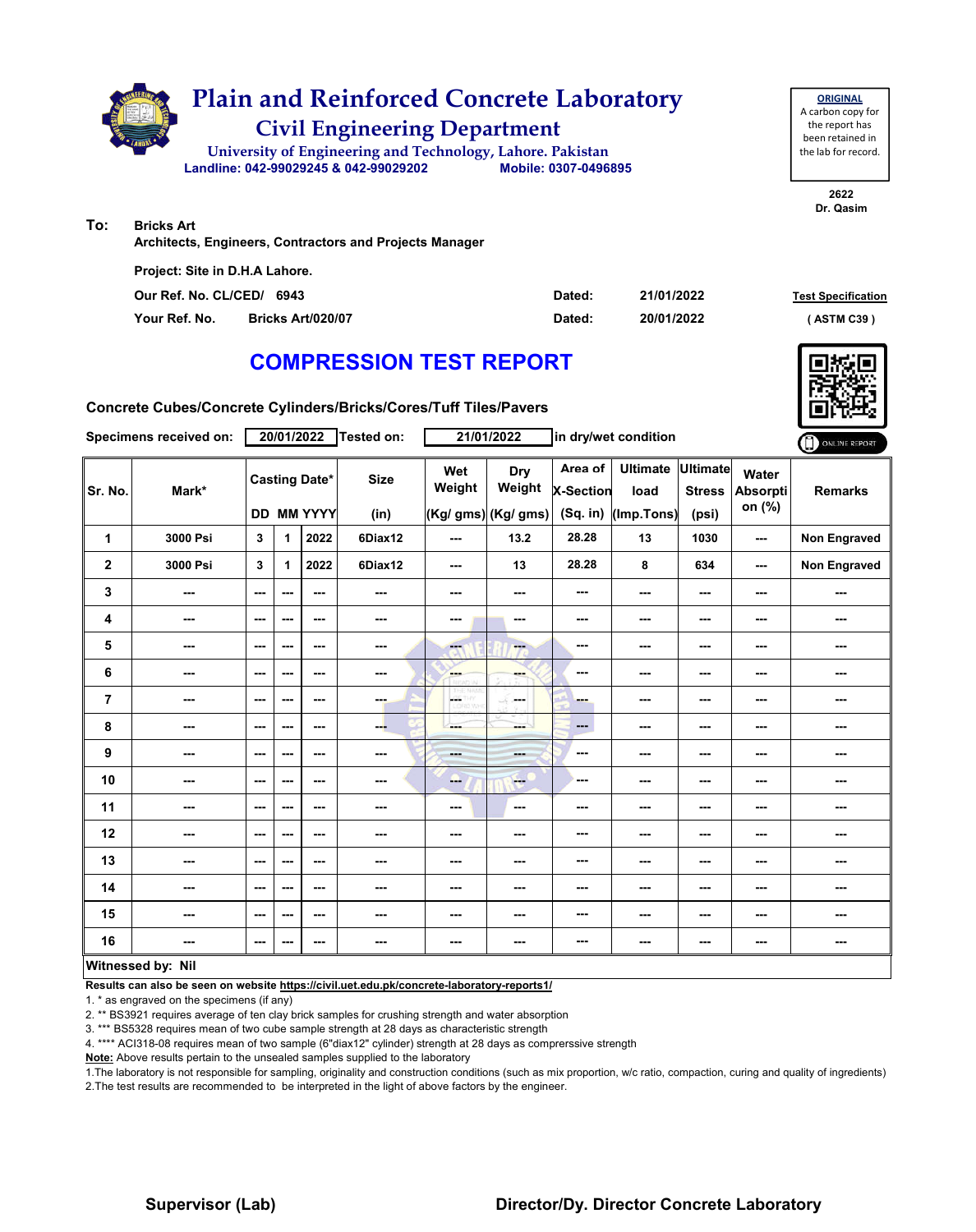

**To: Mr. Muhammad Affan, Project Manager ICON Valley Phase-II, Lahore.**

**Project: ICON Commercial. (Ground Floor Lift Wall Grid D to E).**

| Our Ref. No. CL/CED/ 6944 | Dated: | 21/01/2022 | <b>Test Specification</b> |
|---------------------------|--------|------------|---------------------------|
| Nil<br>Your Ref. No.      | Dated: | 12-01-22   | (ASTM C39)                |

## **COMPRESSION TEST REPORT**

**Concrete Cubes/Concrete Cylinders/Bricks/Cores/Tuff Tiles/Pavers**

|              | Specimens received on: |                          | 12-01-22 |                                    | Tested on:          |                          | 21/01/2022                           |                                           | in dry/wet condition                  |                                           |                             | ONLINE REPORT  |
|--------------|------------------------|--------------------------|----------|------------------------------------|---------------------|--------------------------|--------------------------------------|-------------------------------------------|---------------------------------------|-------------------------------------------|-----------------------------|----------------|
| Sr. No.      | Mark*                  |                          |          | <b>Casting Date*</b><br>DD MM YYYY | <b>Size</b><br>(in) | Wet<br>Weight            | Dry<br>Weight<br>(Kg/ gms) (Kg/ gms) | Area of<br><b>X-Section</b><br>$(Sq.$ in) | <b>Ultimate</b><br>load<br>(Imp.Tons) | <b>Ultimate</b><br><b>Stress</b><br>(psi) | Water<br>Absorpti<br>on (%) | <b>Remarks</b> |
| $\mathbf{1}$ | 3000 Psi               | 14                       | 12       | 2021                               | 6Diax12             | ---                      | 13.6                                 | 28.28                                     | 56                                    | 4436                                      | ---                         | Non Engraved   |
| $\mathbf{2}$ | 3000 Psi               | 14                       | 12       | 2021                               | 6Diax12             | ---                      | 14                                   | 28.28                                     | 57                                    | 4515                                      | ---                         | Non Engraved   |
| 3            | 3000 Psi               | 14                       | 12       | 2021                               | 6Diax12             | ---                      | 13.2                                 | 28.28                                     | 51                                    | 4040                                      | ---                         | Non Engraved   |
| 4            | ---                    | ---                      | ---      | $\sim$                             | ---                 | ---                      | ---                                  | ---                                       | ---                                   | $--$                                      | ---                         | ---            |
| 5            | ---                    | ---                      | ---      | ---                                | ---                 | ---                      | ---                                  | ---                                       | ---                                   | $--$                                      | ---                         | ---            |
| 6            | ---                    | ---                      | ---      | ---                                | ---                 | <b>Albert</b>            | ---                                  | ---                                       | ---                                   | $--$                                      | ---                         | ---            |
| 7            | ---                    | ---                      | ---      | ---                                | ---                 | CETHY<br>LORD WH         | ---                                  | ---                                       | ---                                   | $--$                                      | ---                         | ---            |
| 8            | ---                    | $- - -$                  | ---      | ---                                | ---                 | ---                      | ---                                  | ---                                       | ---                                   | $--$                                      | ---                         | ---            |
| 9            | ---                    | $-$                      | ---      | $-$                                | ---                 | <b>Basic</b>             | ---                                  | ---                                       | ---                                   | ---                                       | ---                         | ---            |
| 10           | ---                    | $\overline{\phantom{a}}$ | ---      | ---                                | ---                 | --                       | $-$                                  | ---                                       | ---                                   | $--$                                      | ---                         | ---            |
| 11           | ---                    | ---                      | ---      | ---                                | ---                 | $\overline{\phantom{a}}$ | $\sim$                               | ---                                       | ---                                   | ---                                       | ---                         | ---            |
| 12           | ---                    | ---                      | ---      | ---                                | ---                 | ---                      | ---                                  | ---                                       | ---                                   | ---                                       | ---                         | ---            |
| 13           | ---                    | $\sim$ $\sim$            | ---      | ---                                | $\sim$              | ---                      | ---                                  | ---                                       | ---                                   | $--$                                      | ---                         | ---            |
| 14           | ---                    | ---                      | ---      | ---                                | ---                 | ---                      | ---                                  | ---                                       | ---                                   | $--$                                      | ---                         | ---            |
| 15           | ---                    | ---                      | ---      | ---                                | ---                 | ---                      | ---                                  | ---                                       | ---                                   | $\cdots$                                  | ---                         | ---            |
| 16           | ---                    | ---                      | ---      | ---                                | ---                 | ---                      | ---                                  | ---                                       | ---                                   | ---                                       | ---                         | ---            |
|              | Witnessed by: Nil      |                          |          |                                    |                     |                          |                                      |                                           |                                       |                                           |                             |                |

**Results can also be seen on website https://civil.uet.edu.pk/concrete-laboratory-reports1/**

1. \* as engraved on the specimens (if any)

2. \*\* BS3921 requires average of ten clay brick samples for crushing strength and water absorption

3. \*\*\* BS5328 requires mean of two cube sample strength at 28 days as characteristic strength

4. \*\*\*\* ACI318-08 requires mean of two sample (6"diax12" cylinder) strength at 28 days as comprerssive strength

**Note:** Above results pertain to the unsealed samples supplied to the laboratory

1.The laboratory is not responsible for sampling, originality and construction conditions (such as mix proportion, w/c ratio, compaction, curing and quality of ingredients) 2.The test results are recommended to be interpreted in the light of above factors by the engineer.



the report has been retained in the lab for record.

**ORIGINAL** A carbon copy for

> **2573 Dr. Qasim**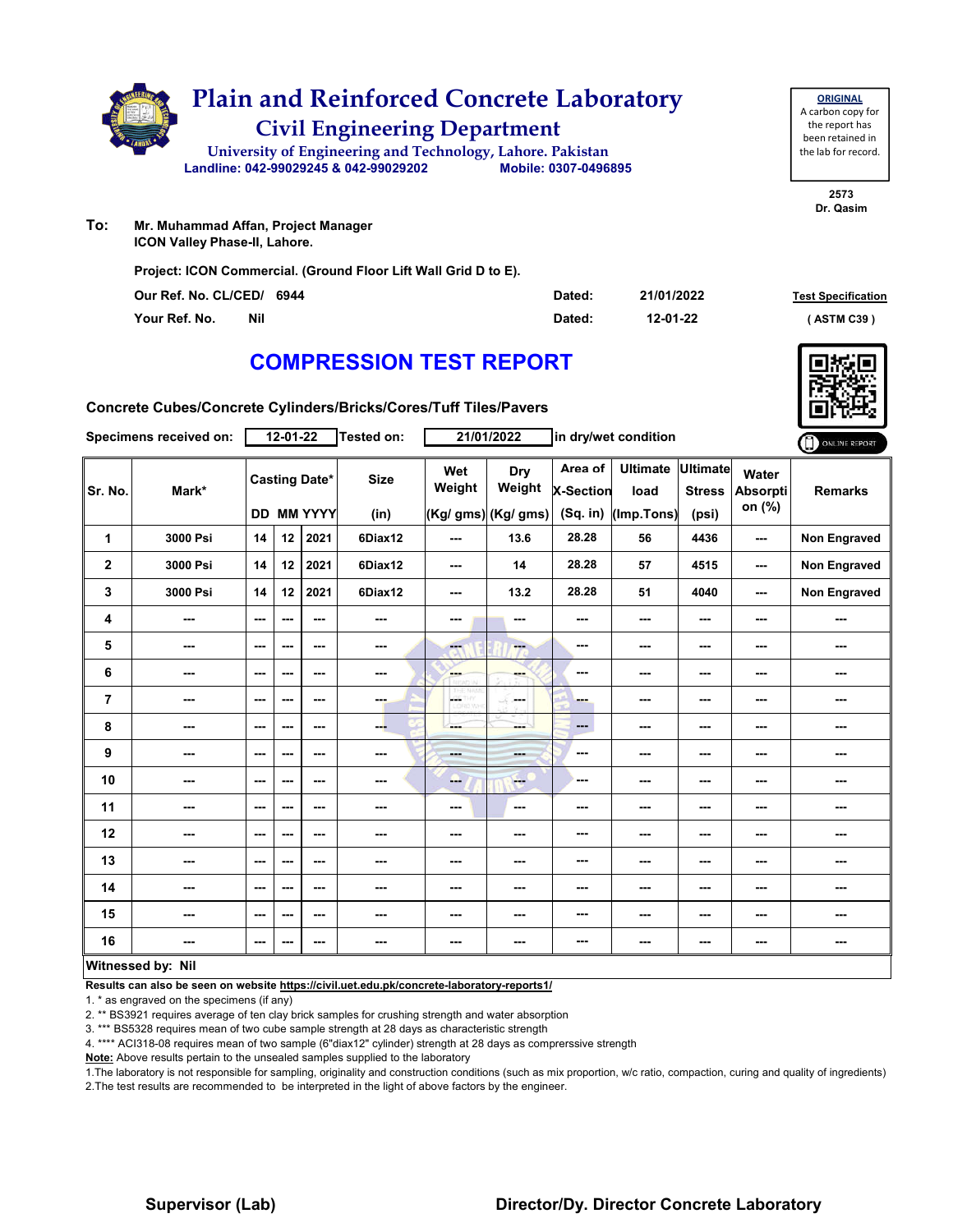

**ORIGINAL** A carbon copy for the report has been retained in the lab for record.

> **2615 Dr. Qasim**

**To: Engr. Muhammad Waqas Younis**

**Maintenance Engineer Punjab University, Lahore**

**Project: Construction of School of Economics at University of the Punjab**

| Our Ref. No. CL/CED/ 6945 |                      | Dated: | 21/01/2022 | <b>Test Specification</b> |
|---------------------------|----------------------|--------|------------|---------------------------|
| Your Ref. No.             | <b>D-742-MEIV/DE</b> | Dated: | 08-01-22   | $(BS 1881 - 116)$         |

## **COMPRESSION TEST REPORT**

**Concrete Cubes/Concrete Cylinders/Bricks/Cores/Tuff Tiles/Pavers**

|             | Specimens received on:                    |                          | 19/01/2022 |                                           | Tested on:          |                                   | 21/01/2022                           |                                         | in dry/wet condition                  |                                           |                                    | ONLINE REPORT   |
|-------------|-------------------------------------------|--------------------------|------------|-------------------------------------------|---------------------|-----------------------------------|--------------------------------------|-----------------------------------------|---------------------------------------|-------------------------------------------|------------------------------------|-----------------|
| Sr. No.     | Mark*                                     |                          |            | <b>Casting Date*</b><br><b>DD MM YYYY</b> | <b>Size</b><br>(in) | Wet<br>Weight                     | Dry<br>Weight<br>(Kg/ gms) (Kg/ gms) | Area of<br><b>X-Section</b><br>(Sq. in) | <b>Ultimate</b><br>load<br>(Imp.Tons) | <b>Ultimate</b><br><b>Stress</b><br>(psi) | Water<br><b>Absorpti</b><br>on (%) | <b>Remarks</b>  |
| 1           | <b>Cement Concrete</b><br>Cubes (1:1.5:3) | 24                       | 12         | 2021                                      | 6x6x6               | $- - -$                           | 8.8                                  | 36                                      | 122                                   | 7591                                      | $-$                                | Engraved        |
| $\mathbf 2$ | <b>Cement Concrete</b><br>Cubes (1:1.5:3) | 24                       | 12         | 2021                                      | 6x6x6               | ---                               | 8.8                                  | 36                                      | 104                                   | 6471                                      | ---                                | <b>Engraved</b> |
| 3           | <b>Cement Concrete</b><br>Cubes (1:1.5:3) | 24                       | 12         | 2021                                      | 6x6x6               | $--$                              | 8.6                                  | 36                                      | 120                                   | 7467                                      | ---                                | Engraved        |
| 4           | ---                                       | $--$                     | ---        | $\overline{\phantom{a}}$                  | ---                 | ---                               | ---                                  | ---                                     | ---                                   | ---                                       |                                    | ---             |
| 5           | ---                                       | $--$                     | ---        | $\sim$ $\sim$                             | $\sim$              | ---                               | ---                                  | ---                                     | ---                                   | ---                                       | ---                                | ---             |
| 6           | ---                                       | $--$                     | ---        | ---                                       | ---                 | ---                               | ---                                  | ---                                     | ---                                   | ---                                       | ---                                | ---             |
| 7           | ---                                       | $\sim$                   | ---        | $\overline{\phantom{a}}$                  | $-1$                | $\overline{\phantom{a}}$<br>D.VON | ---                                  | -                                       | ---                                   | ---                                       | ---                                | ---             |
| 8           | ---                                       | ---                      | ---        | ---                                       | ---                 | ---                               | mente di                             | $---$                                   | ---                                   | ---                                       | ---                                | ---             |
| 9           | ---                                       | $\overline{\phantom{a}}$ | ---        | $\overline{\phantom{a}}$                  | $\sim$              | ---                               | $-100$                               | ---                                     | ---                                   | ---                                       | ---                                | ---             |
| 10          | $\sim$                                    | $\overline{\phantom{a}}$ | ---        | ---                                       | $\sim$              | --                                | $\frac{1}{1-\frac{1}{2}}$            | ---                                     | ---                                   | ---                                       |                                    | ---             |
| 11          | $\sim$                                    | $\overline{\phantom{a}}$ | ---        | ---                                       | ---                 | ---                               | $\sim$                               | ---                                     | ---                                   | ---                                       |                                    | ---             |
| 12          | ---                                       | ---                      | ---        | ---                                       | ---                 | ---                               | ---                                  | ---                                     | ---                                   | ---                                       | ---                                | ---             |
| 13          | ---                                       | $\overline{\phantom{a}}$ | ---        | $\sim$ $\sim$                             | ---                 | ---                               | ---                                  | ---                                     | ---                                   | ---                                       |                                    | ---             |
| 14          | ---                                       | ---                      | ---        | ---                                       | ---                 | ---                               | ---                                  | ---                                     | ---                                   | ---                                       | ---                                | ---             |
| 15          | ---                                       | $\sim$ $\sim$            | ---        | $- - -$                                   | $\sim$ $\sim$       | ---                               | ---                                  | ---                                     | ---                                   | ---                                       | ---                                | ---             |
| 16          | ---                                       | $\sim$ $\sim$            | ---        | $\sim$ $\sim$                             | ---                 | ---                               | ---                                  | ---                                     | ---                                   | ---                                       | ---                                | ---             |
|             | Witnessed by: Nil                         |                          |            |                                           |                     |                                   |                                      |                                         |                                       |                                           |                                    |                 |

#### **Witnessed by: Nil**

**Results can also be seen on website https://civil.uet.edu.pk/concrete-laboratory-reports1/**

1. \* as engraved on the specimens (if any)

2. \*\* BS3921 requires average of ten clay brick samples for crushing strength and water absorption

3. \*\*\* BS5328 requires mean of two cube sample strength at 28 days as characteristic strength

4. \*\*\*\* ACI318-08 requires mean of two sample (6"diax12" cylinder) strength at 28 days as comprerssive strength

**Note:** Above results pertain to the unsealed samples supplied to the laboratory



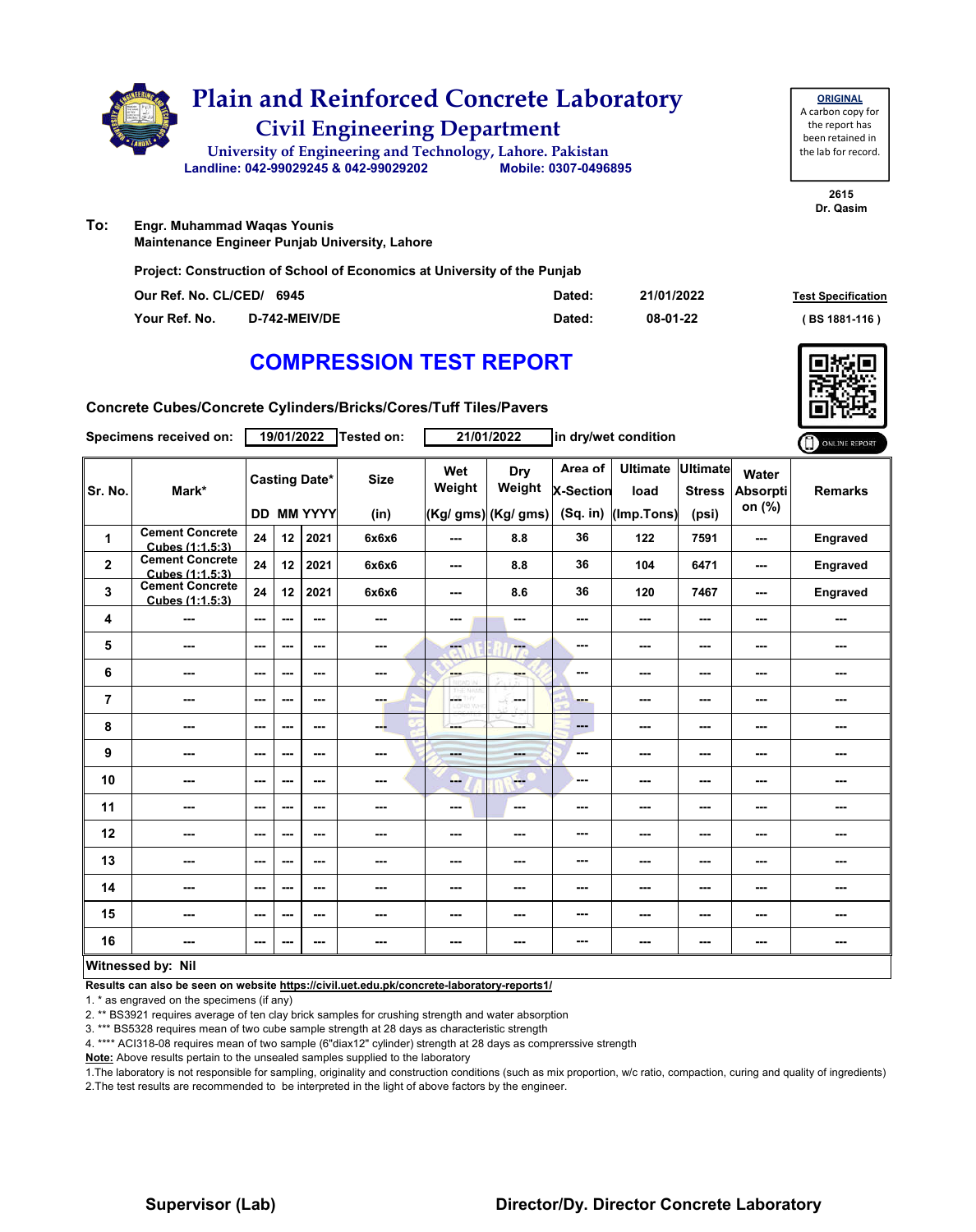

| <b>ORIGINAL</b>     |
|---------------------|
| A carbon copy for   |
| the report has      |
| been retained in    |
| the lab for record. |
|                     |

**2615 Dr. Qasim**

**To: Engr. Muhammad Waqas Younis**

**Maintenance Engineer Punjab University, Lahore.**

**Project: Construction of School of Economics at University of the Punjab.**

| Our Ref. No. CL/CED/ 6946 |               | Dated: | 21/01/2022 | <b>Test Specification</b> |
|---------------------------|---------------|--------|------------|---------------------------|
| Your Ref. No.             | D-740-MEIV/DE | Dated: | 30/12/2021 | (BS 1881-116)             |

#### **COMPRESSION TEST REPORT**

**Concrete Cubes/Concrete Cylinders/Bricks/Cores/Tuff Tiles/Pavers**

|                | Specimens received on:                    |         | 19-01-22 |                                    | <b>Tested on:</b>   |               | 21/01/2022                           |                                         | in dry/wet condition                  |                                           |                             | ONLINE REPORT            |
|----------------|-------------------------------------------|---------|----------|------------------------------------|---------------------|---------------|--------------------------------------|-----------------------------------------|---------------------------------------|-------------------------------------------|-----------------------------|--------------------------|
| Sr. No.        | Mark*                                     |         |          | <b>Casting Date*</b><br>DD MM YYYY | <b>Size</b><br>(in) | Wet<br>Weight | Dry<br>Weight<br>(Kg/ gms) (Kg/ gms) | Area of<br><b>X-Section</b><br>(Sq. in) | <b>Ultimate</b><br>load<br>(Imp.Tons) | <b>Ultimate</b><br><b>Stress</b><br>(psi) | Water<br>Absorpti<br>on (%) | <b>Remarks</b>           |
| 1              | <b>Cement Concrete</b><br>Cubes (1:1.5:3) | 18      | 12       | 2021                               | 6x6x6               | $- - -$       | 8.4                                  | 36                                      | 108                                   | 6720                                      | ---                         | Engraved                 |
| $\mathbf{2}$   | <b>Cement Concrete</b><br>Cubes (1:1.5:3) | 18      | 12       | 2021                               | 6x6x6               | ---           | 8.4                                  | 36                                      | 96                                    | 5973                                      | ---                         | Engraved                 |
| 3              | <b>Cement Concrete</b><br>Cubes (1:1.5:3) | 18      | 12       | 2021                               | 6x6x6               | $--$          | 8.4                                  | 36                                      | 114                                   | 7093                                      | ---                         | Engraved                 |
| 4              | ---                                       | ---     | $-$ --   | ---                                | ---                 | ---           | ---                                  | ---                                     | ---                                   | ---                                       | ---                         | ---                      |
| 5              | ---                                       | ---     | ---      | ---                                | ---                 | ---           | ---                                  | ---                                     | ---                                   | $--$                                      | ---                         | ---                      |
| 6              | ---                                       | ---     | ---      | ---                                | ---                 | ---           | ---                                  | ---                                     | ---                                   | ---                                       | ---                         | ---                      |
| $\overline{7}$ | ---                                       | ---     | ---      | ---                                | ---                 | A.            | ---                                  | ---                                     | ---                                   | $--$                                      | ---                         | ---                      |
| 8              | ---                                       | $- - -$ | ---      | ---                                | ---                 |               | ---                                  | ---                                     | ---                                   | $--$                                      | ---                         | ---                      |
| 9              | ---                                       | ---     | ---      | ---                                | ---                 | <b>Barba</b>  | ---                                  | ---                                     | ---                                   | ---                                       | ---                         | ---                      |
| 10             | ---                                       | $--$    | ---      | ---                                | ---                 | --            | <b>Free</b>                          | ---                                     | ---                                   | $--$                                      | ---                         | $\overline{\phantom{a}}$ |
| 11             | ---                                       | ---     | ---      | ---                                | ---                 | ---           | ---                                  | ---                                     | ---                                   | ---                                       | ---                         | ---                      |
| 12             | ---                                       | ---     | ---      | ---                                | ---                 | ---           | ---                                  | ---                                     | ---                                   | ---                                       | ---                         | ---                      |
| 13             | ---                                       | $- - -$ | ---      | ---                                | ---                 | ---           | ---                                  | ---                                     | ---                                   | ---                                       | ---                         | ---                      |
| 14             | ---                                       | ---     | ---      | ---                                | ---                 | ---           | ---                                  | ---                                     | ---                                   | $--$                                      | ---                         | ---                      |
| 15             | ---                                       | ---     | ---      | ---                                | ---                 | ---           | ---                                  | ---                                     | ---                                   | ---                                       | ---                         | ---                      |
| 16             | ---                                       | $--$    | ---      | ---                                | ---                 | ---           | ---                                  | ---                                     | ---                                   | ---                                       | ---                         | ---                      |
|                | Witnessed by: Nil                         |         |          |                                    |                     |               |                                      |                                         |                                       |                                           |                             |                          |

**Results can also be seen on website https://civil.uet.edu.pk/concrete-laboratory-reports1/**

1. \* as engraved on the specimens (if any)

2. \*\* BS3921 requires average of ten clay brick samples for crushing strength and water absorption

3. \*\*\* BS5328 requires mean of two cube sample strength at 28 days as characteristic strength

4. \*\*\*\* ACI318-08 requires mean of two sample (6"diax12" cylinder) strength at 28 days as comprerssive strength

**Note:** Above results pertain to the unsealed samples supplied to the laboratory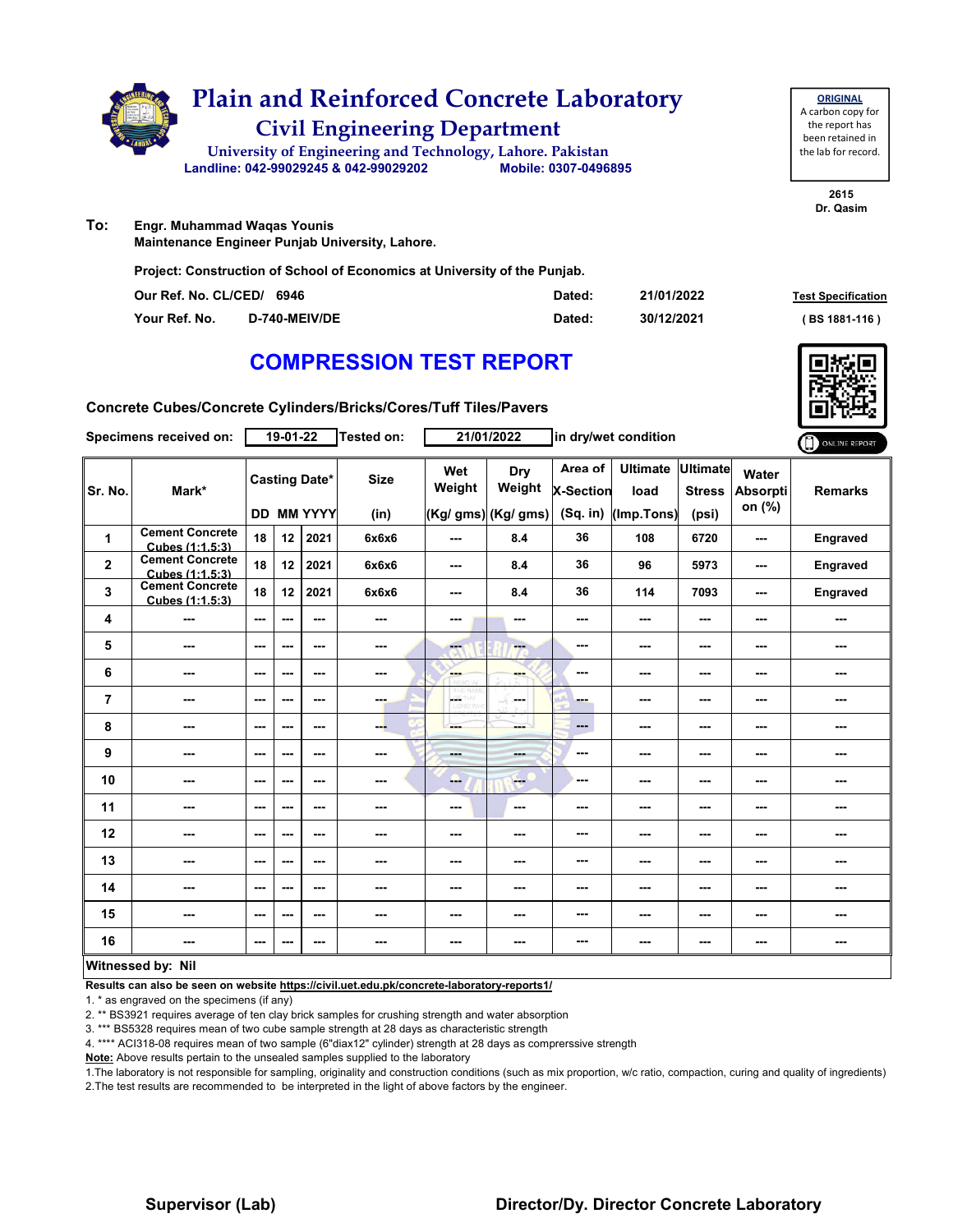

| <b>ORIGINAL</b>     |
|---------------------|
| A carbon copy for   |
| the report has      |
| been retained in    |
| the lab for record. |
|                     |

**2571 Dr. Umbreen**

**Authorized Signatory**

**Micro Engineering Construction.**

**To:**

**Project: Construction Work at "Nazir and Sons Trust" Hospital, Bedian Road, Lahore.**

| Our Ref. No. CL/CED/ 6947   | Dated: | 21-01-22 | <b>Test Specification</b> |
|-----------------------------|--------|----------|---------------------------|
| Your Ref. No.<br><b>Nil</b> | Dated: | 12-01-22 | ( ---- )                  |

## **COMPRESSION TEST REPORT**

**Concrete Cubes/Concrete Cylinders/Bricks/Cores/Tuff Tiles/Pavers**

|                          | Specimens received on:    |         | 12-01-22                 |                          | Tested on:   |               | 19-01-22            | in dry/wet condition |                         | ONLINE REPORT             |                             |                |
|--------------------------|---------------------------|---------|--------------------------|--------------------------|--------------|---------------|---------------------|----------------------|-------------------------|---------------------------|-----------------------------|----------------|
| Sr. No.                  | Mark*                     |         |                          | <b>Casting Date*</b>     | <b>Size</b>  | Wet<br>Weight | Dry<br>Weight       | Area of<br>X-Section | <b>Ultimate</b><br>load | Ultimate<br><b>Stress</b> | Water<br>Absorpti<br>on (%) | <b>Remarks</b> |
|                          |                           |         |                          | <b>DD MM YYYY</b>        | (in)         |               | (Kg/ gms) (Kg/ gms) | $(Sq.$ in)           | (Imp.Tons)              | (psi)                     |                             |                |
| 1                        | Hollow Block 1:3:6        | 29      | 11                       | 2021                     | 15.9x5.9x8.0 | ---           | 21.8                | 65.38                | 59                      | 2021                      | ---                         | ---            |
| $\mathbf{2}$             | <b>Hollow Block 1:4:8</b> | 29      | 11                       | 2021                     | 15.9x5.9x8.0 | ---           | 22.4                | 65.38                | 57                      | 1953                      | ---                         | ---            |
| 3                        | <b>Hollow Block 1:4:8</b> | 29      | 11                       | 2021                     | 15.9x5.9x8.0 | ---           | 21                  | 65.38                | 63                      | 2158                      | ---                         | ---            |
| 4                        | <b>Hollow Block 1:4:8</b> | 29      | 11                       | 2021                     | 15.9x5.9x8.0 | ---           | 21                  | 64.65                | 43                      | 1490                      | ---                         | ---            |
| 5                        | Hollow Block 1:3:6        | 29      | 11                       | 2021                     | 15.5x3.8x8.0 | ---           | 15.2                | 46.25                | 37                      | 1792                      | ---                         | ---            |
| 6                        | <b>Hollow Block 1:4:8</b> | 29      | 11                       | 2021                     | 15.5x3.8x8.0 | <b>Albert</b> | 15                  | 46.25                | 29                      | 1405                      | ---                         | ---            |
| $\overline{7}$           | ---                       | ---     | $--$                     | $\overline{\phantom{a}}$ | ---          | L.            | in mar              | - -                  | ---                     | ---                       | ---                         | ---            |
| 8                        | ---                       | $--$    | $\overline{\phantom{a}}$ | $\overline{\phantom{a}}$ | ---          | ---           | ---                 | $\frac{1}{2}$        | ---                     | ---                       | ---                         | ---            |
| $\boldsymbol{9}$         | ---                       | $--$    | ---                      | $\overline{\phantom{a}}$ | ---          | ---           | ---                 | ---                  | ---                     | ---                       | ---                         | ---            |
| 10                       | ---                       | ---     | ---                      | ---                      | ---          | ---           | $-$                 | ---                  | ---                     | ---                       |                             | ---            |
| 11                       | ---                       | $- - -$ | ---                      | ---                      | ---          | ---           | $\sim$ $\sim$       | ---                  | ---                     | ---                       | ---                         | ---            |
| 12                       | ---                       | ---     | ---                      | ---                      | ---          | ---           | ---                 | ---                  | ---                     | ---                       | ---                         | ---            |
| 13                       | ---                       | ---     | ---                      | ---                      | ---          | ---           | ---                 | ---                  | ---                     | ---                       | ---                         | ---            |
| 14                       | ---                       | ---     | ---                      | ---                      | ---          | ---           | ---                 | ---                  | ---                     | ---                       | ---                         | ---            |
| 15                       | ---                       | ---     | ---                      | ---                      | ---          | ---           | ---                 | ---                  | ---                     | ---                       |                             | ---            |
| 16                       | ---                       | ---     | ---                      | ---                      | ---          | ---           | ---                 | ---                  | ---                     | ---                       | ---                         | ---            |
| <b>Witnessed by: Nil</b> |                           |         |                          |                          |              |               |                     |                      |                         |                           |                             |                |

#### **Witnessed by: Nil**

**Results can also be seen on website https://civil.uet.edu.pk/concrete-laboratory-reports1/**

1. \* as engraved on the specimens (if any)

2. \*\* BS3921 requires average of ten clay brick samples for crushing strength and water absorption

3. \*\*\* BS5328 requires mean of two cube sample strength at 28 days as characteristic strength

4. \*\*\*\* ACI318-08 requires mean of two sample (6"diax12" cylinder) strength at 28 days as comprerssive strength

**Note:** Above results pertain to the unsealed samples supplied to the laboratory

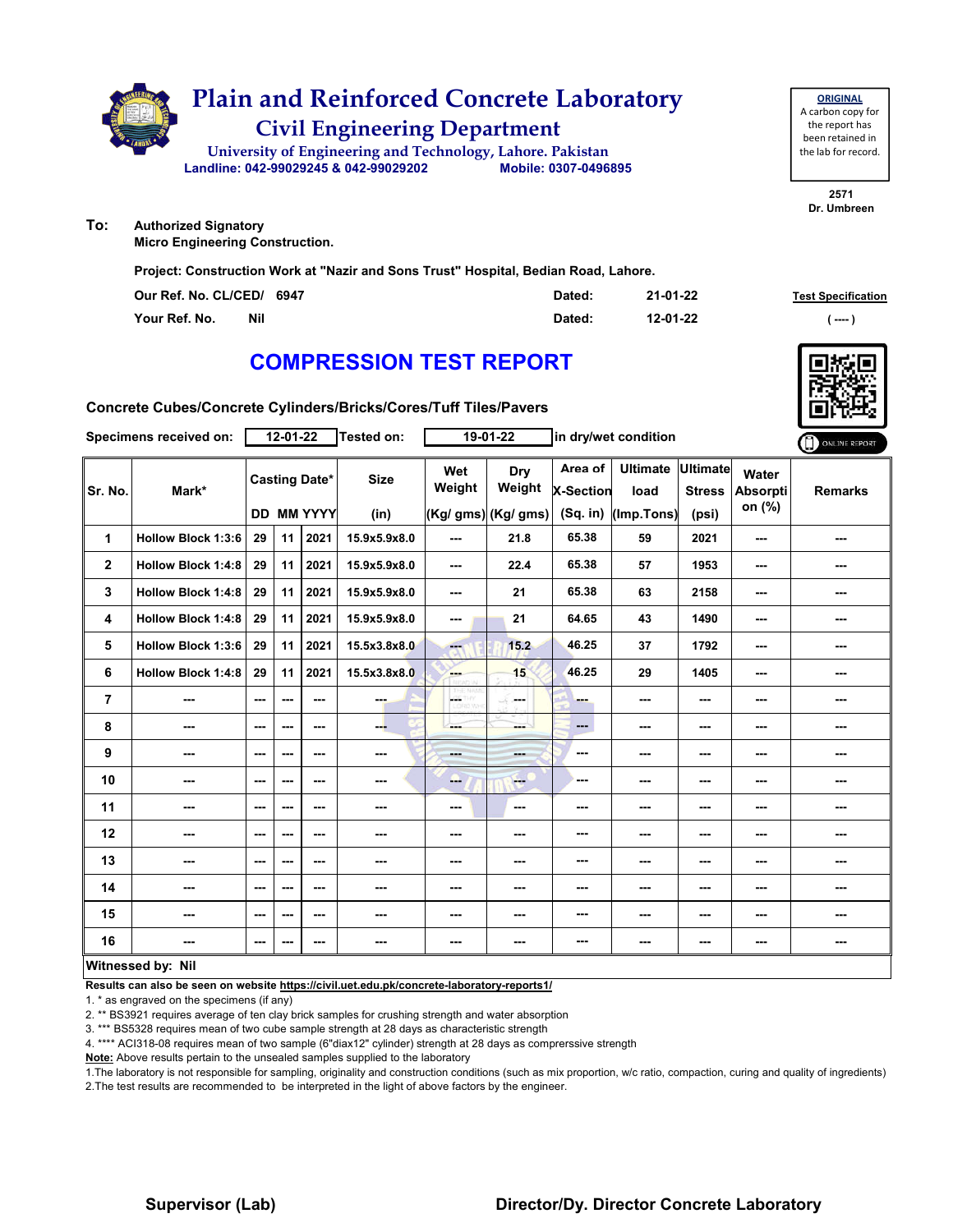

| Project: 295-M-1, Lake City, Lahore. |                                      |        |            |                           |  |  |  |  |  |  |
|--------------------------------------|--------------------------------------|--------|------------|---------------------------|--|--|--|--|--|--|
| Our Ref. No. CL/CED/ 6948            |                                      | Dated: | 21/01/2022 | <b>Test Specification</b> |  |  |  |  |  |  |
| Your Ref. No.                        | IBS/295-M-1, Lake City, Lahore/SD-10 | Dated: | 18-01-22   | (----- )                  |  |  |  |  |  |  |

# **COMPRESSION TEST REPORT**

**Concrete Cubes/Concrete Cylinders/Bricks/Cores/Tuff Tiles/Pavers**

|                      | Specimens received on:   |                          | $19-01-22$ |                                           | Tested on:                 |                         | $21 - 01 - 22$                              |                                         | in dry/wet condition                  |                                    |                                    | ONLINE REPORT  |
|----------------------|--------------------------|--------------------------|------------|-------------------------------------------|----------------------------|-------------------------|---------------------------------------------|-----------------------------------------|---------------------------------------|------------------------------------|------------------------------------|----------------|
| Sr. No.              | Mark*                    |                          |            | <b>Casting Date*</b><br><b>DD MM YYYY</b> | <b>Size</b><br>(in)        | Wet<br>Weight           | <b>Dry</b><br>Weight<br>(Kg/ gms) (Kg/ gms) | Area of<br><b>X-Section</b><br>(Sq. in) | <b>Ultimate</b><br>load<br>(Imp.Tons) | Ultimate<br><b>Stress</b><br>(psi) | Water<br><b>Absorpti</b><br>on (%) | <b>Remarks</b> |
| 1                    | <b>Solid Block</b>       | ---                      | ---        | $\sim$ $\sim$                             | $11.9 \times 7.9 \times 8$ | ---                     | 25                                          | 94.01                                   | 81                                    | 1930                               | ---                                | ---            |
| $\mathbf 2$          | <b>Solid Block</b>       | $\sim$ $\sim$            | ---        | $\sim$ $\sim$                             | $11.9 \times 8 \times 8$   | ---                     | 25                                          | 95.2                                    | 58                                    | 1365                               | $\sim$                             | ---            |
| 3                    | <b>Solid Block</b>       | $\sim$ $\sim$            | $--$       | $\overline{\phantom{a}}$                  | $11.9 \times 7.9 \times 8$ | ---                     | 25.2                                        | 94.01                                   | 44                                    | 1048                               | ---                                | ---            |
| 4                    | ---                      | $\overline{\phantom{a}}$ | ---        | $\sim$ $\sim$                             | ---                        | ---                     | $\overline{a}$                              | $\sim$                                  | ---                                   | $\overline{\phantom{a}}$           | ---                                | ---            |
| 5                    | $\overline{\phantom{a}}$ | $\sim$                   | ---        | $\sim$                                    | $\sim$                     | $\overline{\mathbf{a}}$ | ---                                         | $\overline{\phantom{a}}$                | ---                                   | ---                                | ---                                | ---            |
| 6                    | $\sim$                   | $\overline{\phantom{a}}$ | ---        | $- - -$                                   | $\sim$                     | <b>SHOP</b>             | ---                                         | ---                                     | ---                                   | ---                                | ---                                | ---            |
| $\overline{7}$       | ---                      | $\overline{\phantom{a}}$ | ---        | $\sim$ $\sim$                             | man.                       | <b>OF THY</b>           | ---                                         | ---                                     | ---                                   | ---                                | ---                                | ---            |
| 8                    | ---                      | $\sim$ $\sim$            | ---        | ---                                       | ---                        | ---                     | ---                                         | $\qquad \qquad \cdots$                  | ---                                   | ---                                | ---                                | ---            |
| 9                    | $\overline{\phantom{a}}$ | $\sim$                   | ---        | $\sim$ $\sim$                             | $\sim$ $\sim$              | ---                     | ---                                         | ---                                     | ---                                   | ---                                | ---                                | ---            |
| 10                   | ---                      | $\overline{\phantom{a}}$ | ---        | $\sim$ $\sim$                             | ---                        | -                       | <b>Free</b>                                 | ---                                     | ---                                   | ---                                |                                    | ---            |
| 11                   | $\overline{\phantom{a}}$ | $\sim$                   | ---        | $\sim$ $\sim$                             | $\sim$                     | ---                     | $\cdots$                                    | ---                                     | ---                                   | $\overline{\phantom{a}}$           | ---                                | ---            |
| 12                   | $\sim$                   | $\overline{\phantom{a}}$ | ---        | $- - -$                                   | $\sim$                     | ---                     | ---                                         | ---                                     | ---                                   | ---                                | ---                                | ---            |
| 13                   | ---                      | $--$                     | ---        | $\sim$ $\sim$                             | ---                        | ---                     | ---                                         | ---                                     | ---                                   | ---                                | ---                                | ---            |
| 14                   | ---                      | $\overline{\phantom{a}}$ | ---        | $\sim$ $\sim$                             | $\sim$                     | ---                     | ---                                         | ---                                     | ---                                   | ---                                | ---                                | ---            |
| 15                   | ---                      | $\overline{\phantom{a}}$ | ---        | $\sim$ $\sim$                             | ---                        | ---                     | ---                                         | ---                                     | ---                                   | ---                                | ---                                | ---            |
| 16                   | ---                      | $\sim$                   | ---        | $\sim$                                    | $\sim$                     | ---                     | $\sim$                                      | ---                                     | ---                                   | ---                                | ---                                | ---            |
| <b>Witnessed by:</b> |                          |                          |            |                                           |                            |                         |                                             |                                         |                                       |                                    |                                    |                |

#### **Witnessed by:**

**Results can also be seen on website https://civil.uet.edu.pk/concrete-laboratory-reports1/**

1. \* as engraved on the specimens (if any)

2. \*\* BS3921 requires average of ten clay brick samples for crushing strength and water absorption

3. \*\*\* BS5328 requires mean of two cube sample strength at 28 days as characteristic strength

4. \*\*\*\* ACI318-08 requires mean of two sample (6"diax12" cylinder) strength at 28 days as comprerssive strength

**Note:** Above results pertain to the unsealed samples supplied to the laboratory